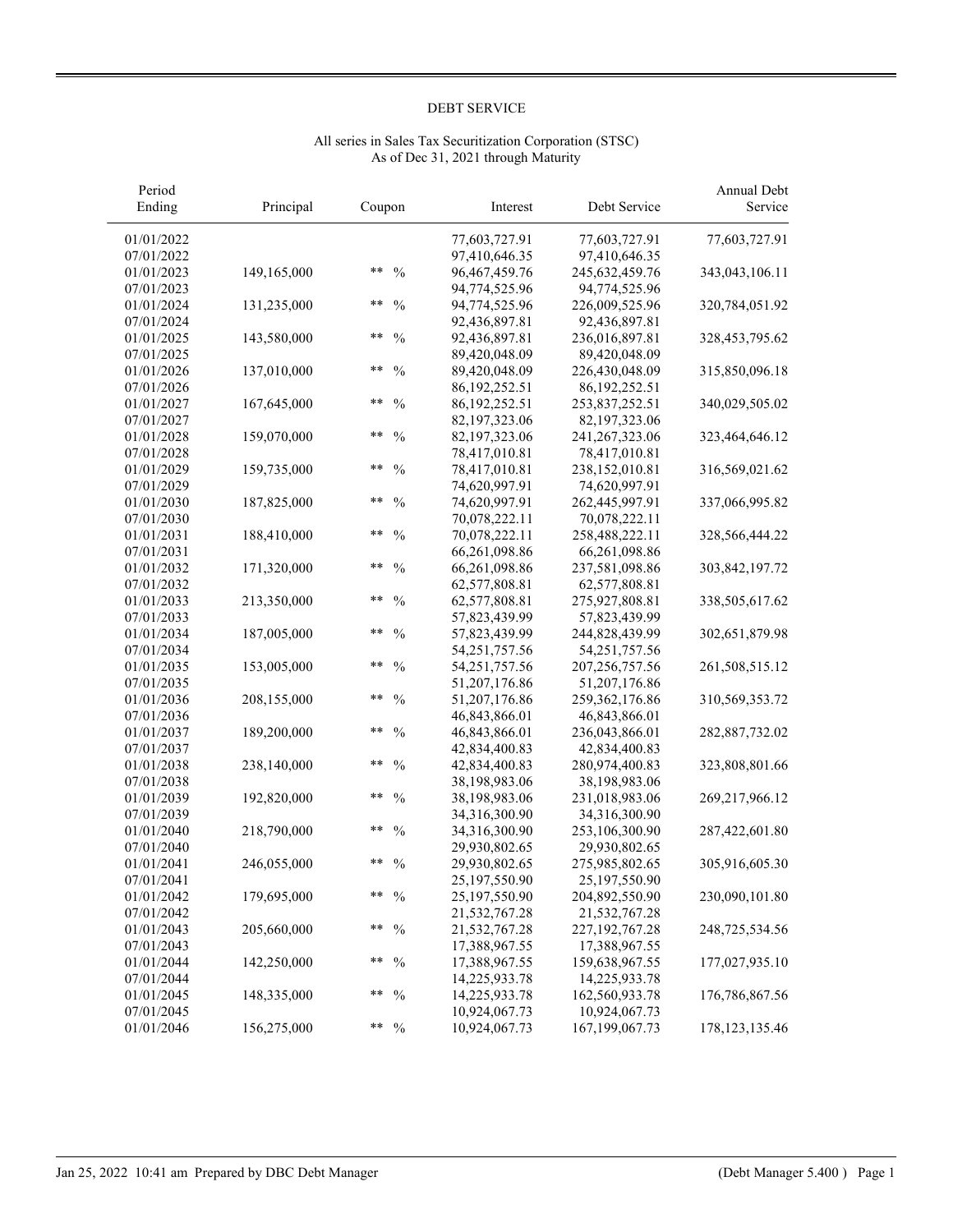| Annual Debt<br>Service | Debt Service      | Interest         | Coupon              | Principal     | Period<br>Ending |
|------------------------|-------------------|------------------|---------------------|---------------|------------------|
|                        | 7,450,611.53      | 7,450,611.53     |                     |               | 07/01/2046       |
| 175,831,223.06         | 168,380,611.53    | 7,450,611.53     | **<br>$\frac{0}{0}$ | 160,930,000   | 01/01/2047       |
|                        | 3,858,593.28      | 3,858,593.28     |                     |               | 07/01/2047       |
| 182,022,186.56         | 178, 163, 593. 28 | 3,858,593.28     | **<br>$\frac{0}{0}$ | 174,305,000   | 01/01/2048       |
| 7,386,369,645.70       | 7,386,369,645.70  | 2,777,404,645.70 |                     | 4,608,965,000 |                  |

# All series in Sales Tax Securitization Corporation (STSC) As of Dec 31, 2021 through Maturity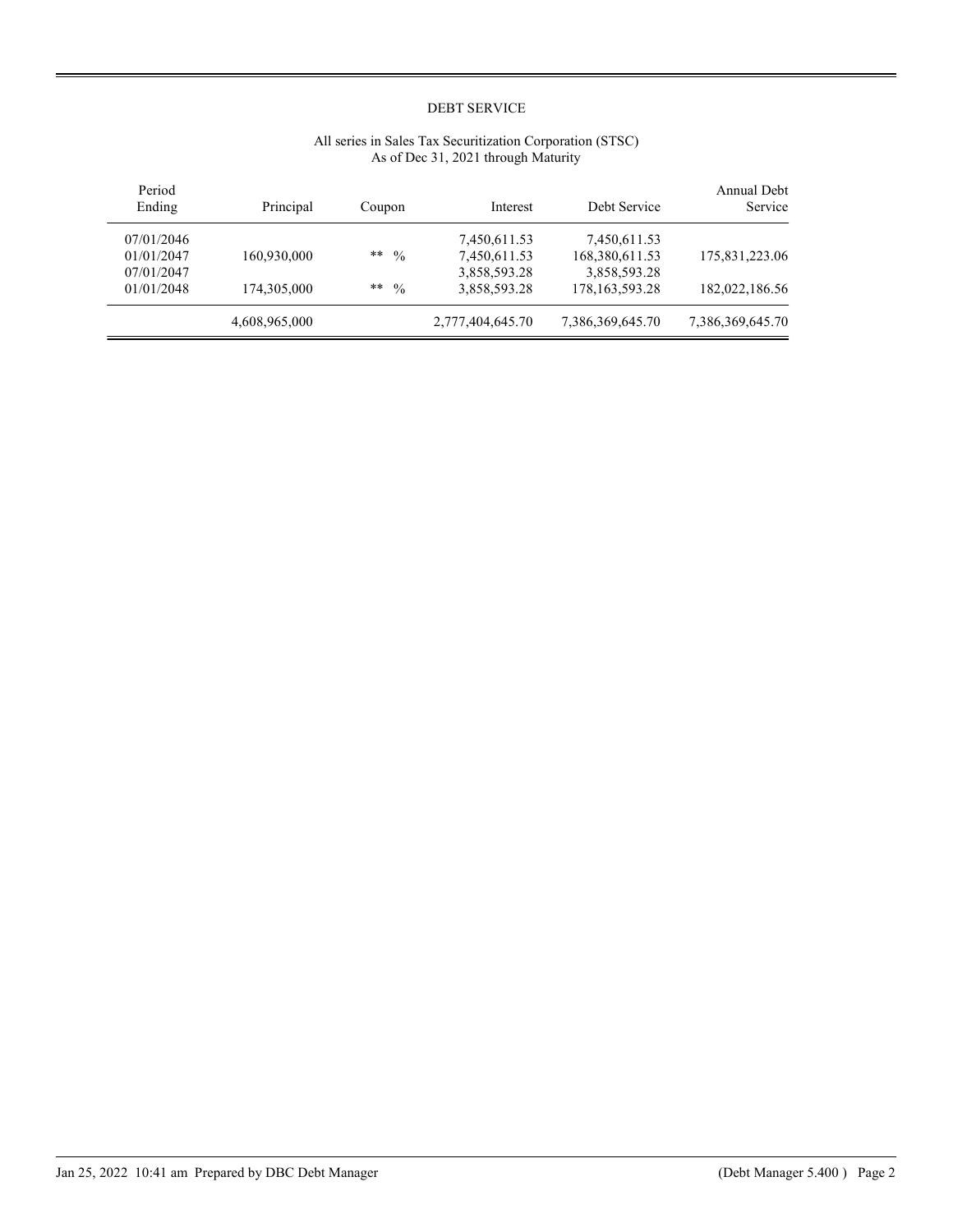| <b>Annual Debt</b><br>Service | Debt Service | Interest   | Coupon | Principal   | Period<br>Ending |
|-------------------------------|--------------|------------|--------|-------------|------------------|
| 3,771,750                     | 3,771,750    | 3,771,750  |        |             | 01/01/2022       |
|                               | 3,771,750    | 3,771,750  |        |             | 07/01/2022       |
| 23,343,500                    | 19,571,750   | 3,771,750  | 5.000% | 15,800,000  | 01/01/2023       |
|                               | 3,376,750    | 3,376,750  |        |             | 07/01/2023       |
| 23,343,500                    | 19,966,750   | 3,376,750  | 5.000% | 16,590,000  | 01/01/2024       |
|                               | 2,962,000    | 2,962,000  |        |             | 07/01/2024       |
| 23,344,000                    | 20,382,000   | 2,962,000  | 5.000% | 17,420,000  | 01/01/2025       |
|                               | 2,526,500    | 2,526,500  |        |             | 07/01/2025       |
| 23,343,000                    | 20,816,500   | 2,526,500  | 5.000% | 18,290,000  | 01/01/2026       |
|                               | 2,069,250    | 2,069,250  |        |             | 07/01/2026       |
| 23,343,500                    | 21,274,250   | 2,069,250  | 5.000% | 19,205,000  | 01/01/2027       |
|                               | 1,589,125    | 1,589,125  |        |             | 07/01/2027       |
| 23, 343, 250                  | 21,754,125   | 1,589,125  | 5.000% | 20,165,000  | 01/01/2028       |
|                               | 1,085,000    | 1,085,000  |        |             | 07/01/2028       |
| 23,340,000                    | 22,255,000   | 1,085,000  | 5.000% | 21,170,000  | 01/01/2029       |
|                               | 555,750      | 555,750    |        |             | 07/01/2029       |
| 23,341,500                    | 22,785,750   | 555,750    | 5.000% | 22,230,000  | 01/01/2030       |
| 190,514,000                   | 190,514,000  | 39,644,000 |        | 150,870,000 |                  |

# Sales Tax Securitization Corporation (STSC) Series 2017A Tax Exempt Refunding Bonds (2017A) As of Dec 31, 2021 through Maturity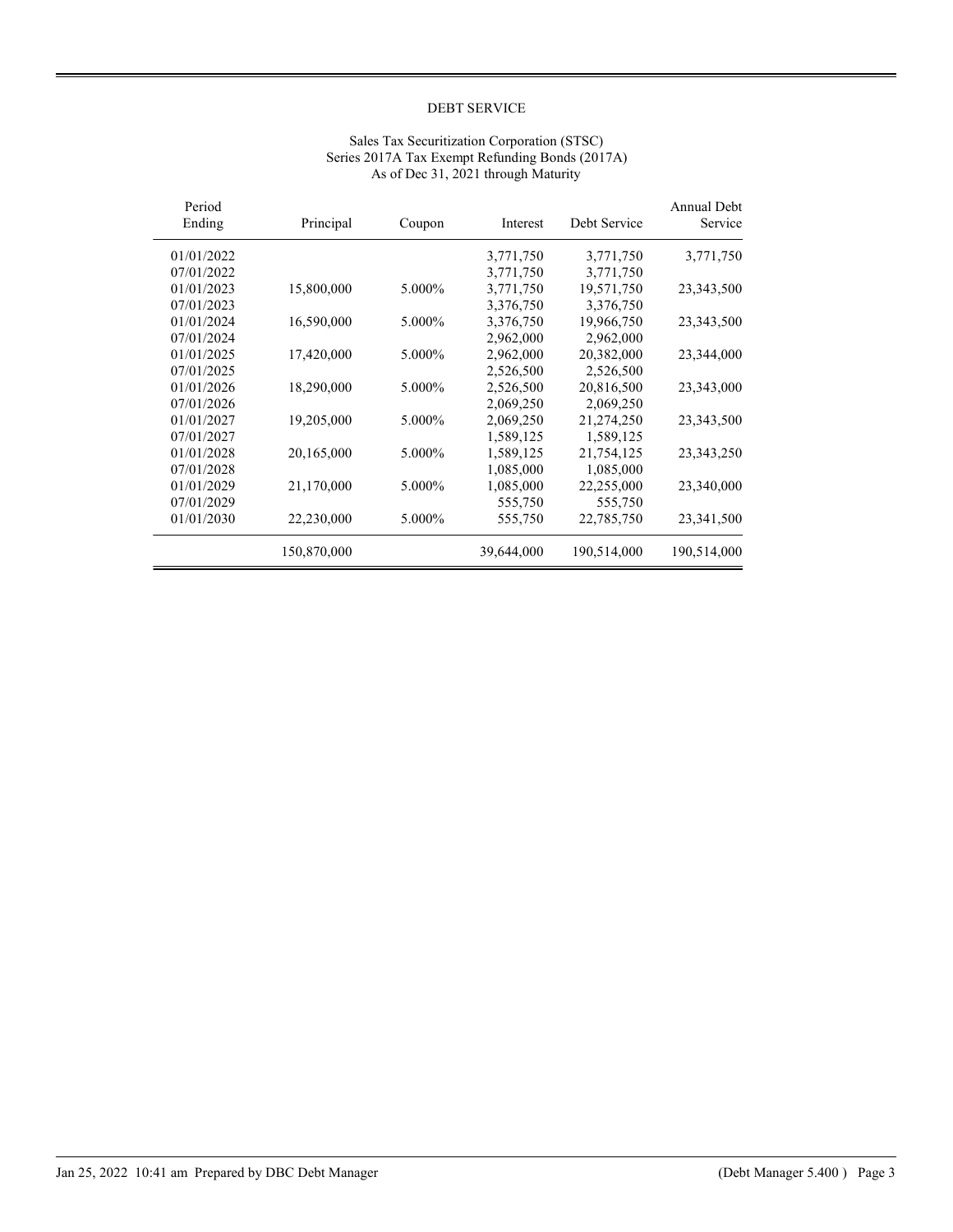## Sales Tax Securitization Corporation (STSC) 2017B Taxable Refunding Bonds (2017B) As of Dec 31, 2021 through Maturity

| Period     |             |        |                |                  | Annual Debt    |
|------------|-------------|--------|----------------|------------------|----------------|
| Ending     | Principal   | Coupon | Interest       | Debt Service     | Service        |
| 01/01/2022 |             |        | 7,137,442.68   | 7,137,442.68     | 7,137,442.68   |
| 07/01/2022 |             |        | 7,137,442.68   | 7,137,442.68     |                |
| 01/01/2023 |             |        | 7,137,442.68   | 7,137,442.68     | 14,274,885.36  |
| 07/01/2023 |             |        | 7,137,442.68   | 7,137,442.68     |                |
| 01/01/2024 |             |        | 7,137,442.68   | 7,137,442.68     | 14,274,885.36  |
| 07/01/2024 |             |        | 7,137,442.68   | 7,137,442.68     |                |
| 01/01/2025 |             |        | 7,137,442.68   | 7,137,442.68     | 14,274,885.36  |
| 07/01/2025 |             |        | 7,137,442.68   | 7,137,442.68     |                |
| 01/01/2026 |             |        | 7,137,442.68   | 7,137,442.68     | 14,274,885.36  |
| 07/01/2026 |             |        | 7,137,442.68   | 7,137,442.68     |                |
| 01/01/2027 |             |        | 7,137,442.68   | 7,137,442.68     | 14,274,885.36  |
| 07/01/2027 |             |        | 7,137,442.68   | 7,137,442.68     |                |
| 01/01/2028 |             |        | 7,137,442.68   | 7,137,442.68     | 14,274,885.36  |
| 07/01/2028 |             |        | 7,137,442.68   | 7,137,442.68     |                |
| 01/01/2029 |             |        | 7,137,442.68   | 7,137,442.68     | 14,274,885.36  |
| 07/01/2029 |             |        | 7,137,442.68   | 7,137,442.68     |                |
| 01/01/2030 |             |        | 7,137,442.68   | 7,137,442.68     | 14,274,885.36  |
| 07/01/2030 |             |        | 7,137,442.68   | 7,137,442.68     |                |
| 01/01/2031 | 24,825,000  | 3.372% | 7,137,442.68   | 31,962,442.68    | 39,099,885.36  |
| 07/01/2031 |             |        | 6,718,893.18   | 6,718,893.18     |                |
| 01/01/2032 | 25,660,000  | 3.422% | 6,718,893.18   | 32,378,893.18    | 39,097,786.36  |
| 07/01/2032 |             |        | 6,279,850.58   | 6,279,850.58     |                |
| 01/01/2033 | 26,540,000  | 3.587% | 6,279,850.58   | 32,819,850.58    | 39,099,701.16  |
| 07/01/2033 |             |        | 5,803,855.68   | 5,803,855.68     |                |
| 01/01/2034 | 27,490,000  | 3.587% | 5,803,855.68   | 33,293,855.68    | 39,097,711.36  |
| 07/01/2034 |             |        | 5,310,822.53   | 5,310,822.53     |                |
| 01/01/2035 | 28,470,000  | 3.587% | 5,310,822.53   | 33,780,822.53    | 39,091,645.06  |
| 07/01/2035 |             |        | 4,800,213.08   | 4,800,213.08     |                |
| 01/01/2036 | 29,490,000  | 3.587% | 4,800,213.08   | 34,290,213.08    | 39,090,426.16  |
| 07/01/2036 |             |        | 4,271,309.93   | 4,271,309.93     |                |
| 01/01/2037 | 30,545,000  | 3.587% | 4,271,309.93   | 34,816,309.93    | 39,087,619.86  |
| 07/01/2037 |             |        | 3,723,485.35   | 3,723,485.35     |                |
| 01/01/2038 | 31,635,000  | 3.587% | 3,723,485.35   | 35, 358, 485. 35 | 39,081,970.70  |
| 07/01/2038 |             |        | 3,156,111.63   | 3,156,111.63     |                |
| 01/01/2039 | 32,765,000  | 3.587% | 3,156,111.63   | 35,921,111.63    | 39,077,223.26  |
| 07/01/2039 |             |        | 2,568,471.35   | 2,568,471.35     |                |
| 01/01/2040 | 33,940,000  | 3.587% | 2,568,471.35   | 36,508,471.35    | 39,076,942.70  |
| 07/01/2040 |             |        | 1,959,757.45   | 1,959,757.45     |                |
| 01/01/2041 | 35,150,000  | 3.587% | 1,959,757.45   | 37,109,757.45    | 39,069,514.90  |
| 07/01/2041 |             |        | 1,329,342.20   | 1,329,342.20     |                |
| 01/01/2042 | 36,410,000  | 3.587% | 1,329,342.20   | 37,739,342.20    | 39,068,684.40  |
| 07/01/2042 |             |        | 676,328.85     | 676,328.85       |                |
| 01/01/2043 | 37,710,000  | 3.587% | 676, 328.85    | 38,386,328.85    | 39,062,657.70  |
|            | 400,630,000 |        | 228,808,294.54 | 629,438,294.54   | 629,438,294.54 |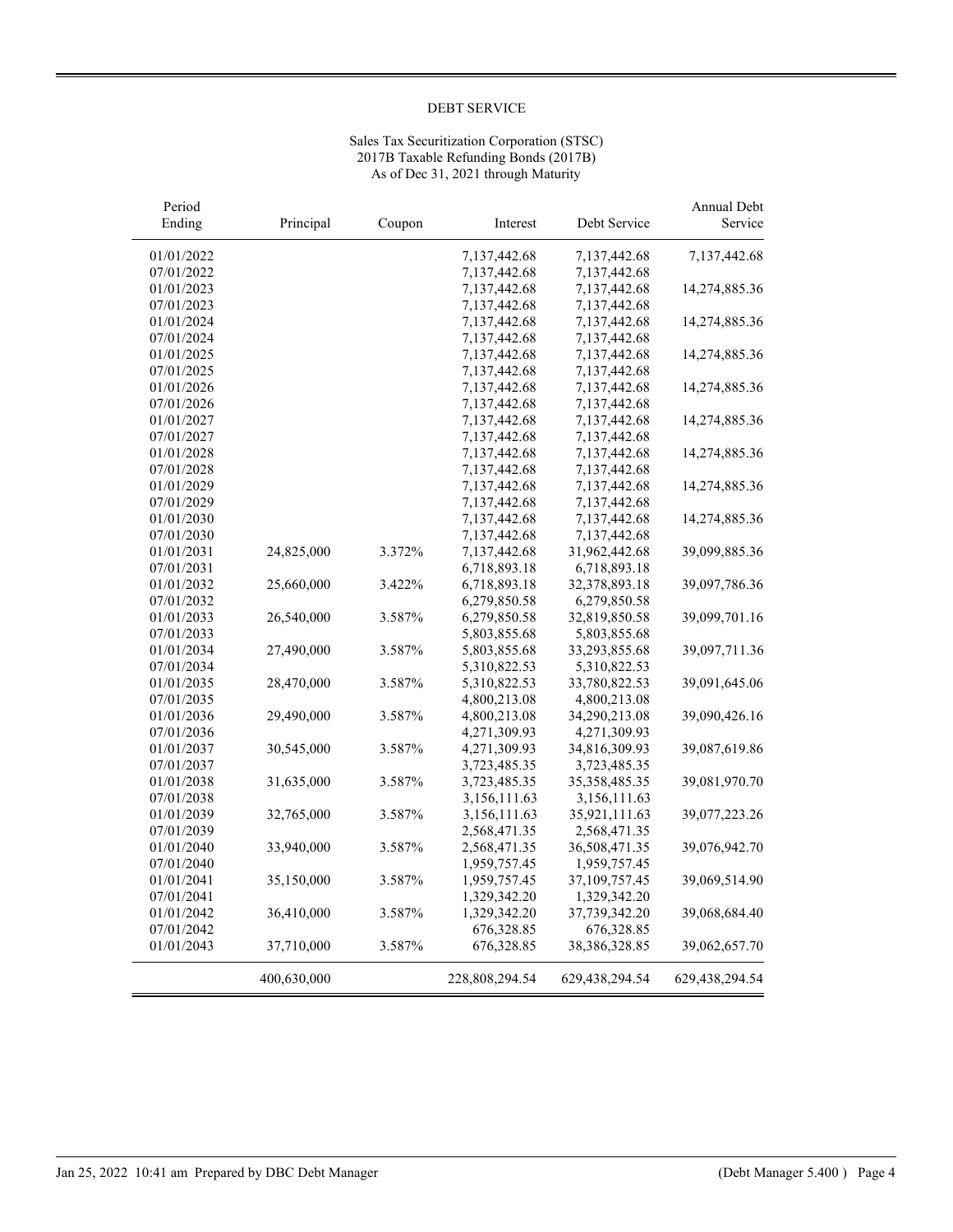|                               |                  | As of Dec 31, 2021 through Maturity |        |             |                  |
|-------------------------------|------------------|-------------------------------------|--------|-------------|------------------|
| <b>Annual Debt</b><br>Service | Debt Service     | Interest                            | Coupon | Principal   | Period<br>Ending |
| 2,466,830.10                  | 2,466,830.10     | 2,466,830.10                        |        |             | 01/01/2022       |
|                               | 2,466,830.10     | 2,466,830.10                        |        |             | 07/01/2022       |
| 22,838,660.20                 | 20,371,830.10    | 2,466,830.10                        | 2.754% | 17,905,000  | 01/01/2023       |
|                               | 2,220,278.25     | 2,220,278.25                        |        |             | 07/01/2023       |
| 22,840,556.50                 | 20,620,278.25    | 2,220,278.25                        | 2.854% | 18,400,000  | 01/01/2024       |
|                               | 1,957,710.25     | 1,957,710.25                        |        |             | 07/01/2024       |
| 22,840,420.50                 | 20,882,710.25    | 1,957,710.25                        | 2.980% | 18,925,000  | 01/01/2025       |
|                               | 1,675,727.75     | 1,675,727.75                        |        |             | 07/01/2025       |
| 22,841,455.50                 | 21,165,727.75    | 1,675,727.75                        | 3.105% | 19,490,000  | 01/01/2026       |
|                               | 1,373,145.50     | 1,373,145.50                        |        |             | 07/01/2026       |
| 22,836,291.00                 | 21,463,145.50    | 1,373,145.50                        | 3.180% | 20,090,000  | 01/01/2027       |
|                               | 1,053,714.50     | 1,053,714.50                        |        |             | 07/01/2027       |
| 22,837,429.00                 | 21,783,714.50    | 1,053,714.50                        | 3.230% | 20,730,000  | 01/01/2028       |
|                               | 718,925.00       | 718,925.00                          |        |             | 07/01/2028       |
| 22,837,850.00                 | 22,118,925.00    | 718,925.00                          | 3.280% | 21,400,000  | 01/01/2029       |
|                               | 367,965.00       | 367,965.00                          |        |             | 07/01/2029       |
| 22,835,930.00                 | 22,467,965.00    | 367,965.00                          | 3.330% | 22,100,000  | 01/01/2030       |
| 185, 175, 422.80              | 185, 175, 422.80 | 26, 135, 422.80                     |        | 159,040,000 |                  |

## Sales Tax Securitization Corporation (STSC) Series 2017C Taxable Refunding Bonds (2017C) As of Dec 31, 2021 through Maturity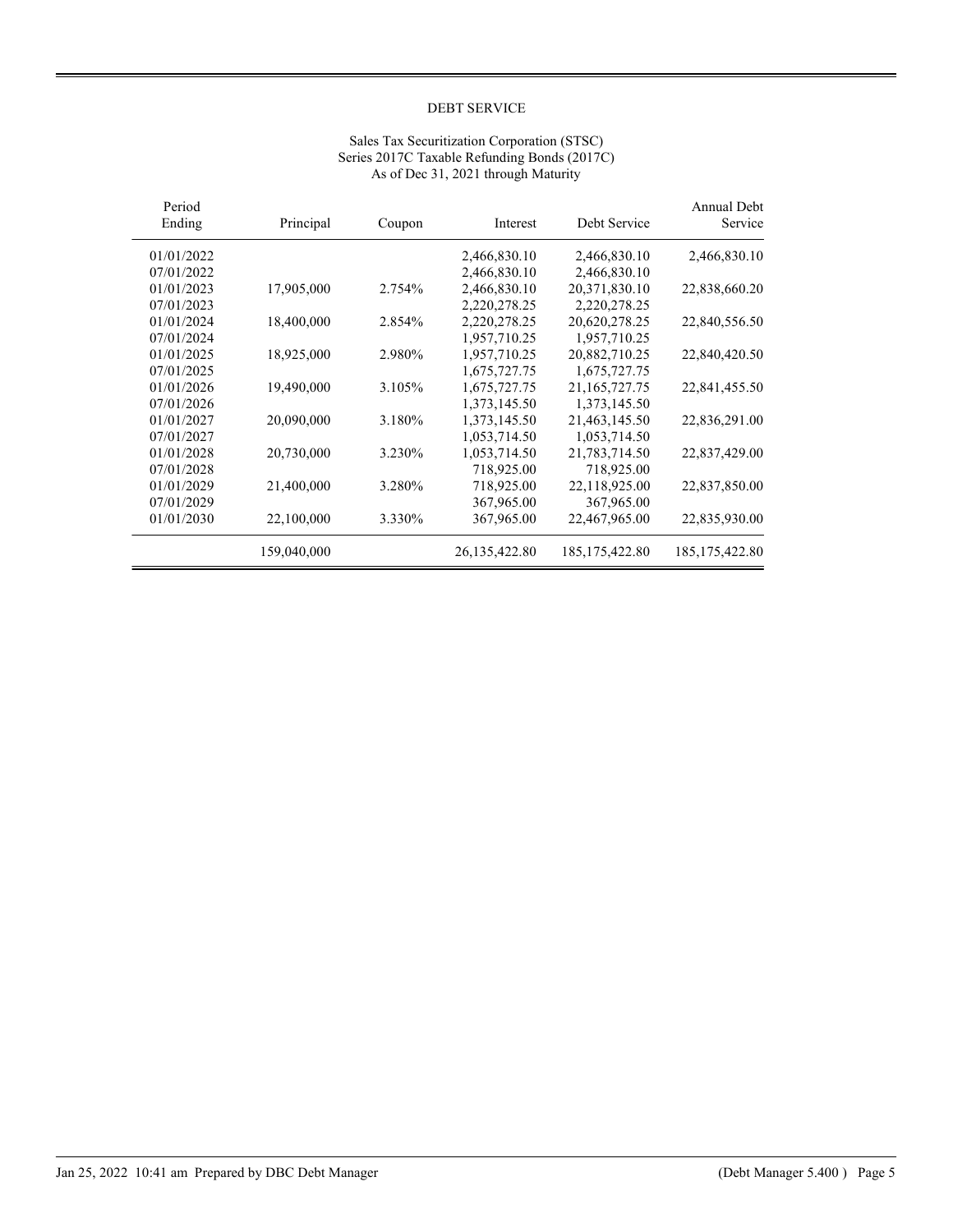## Sales Tax Securitization Corporation (STSC) Series 2018A Tax Exempt Refunding Bonds (2018A) As of Dec 31, 2021 through Maturity

| Period<br>Ending | Principal  | Coupon              | Interest  | Debt Service | Annual Debt<br>Service |
|------------------|------------|---------------------|-----------|--------------|------------------------|
| 01/01/2022       |            |                     | 8,907,625 | 8,907,625    | 8,907,625              |
| 07/01/2022       |            |                     | 8,907,625 | 8,907,625    |                        |
| 01/01/2023       |            |                     | 8,907,625 | 8,907,625    | 17,815,250             |
| 07/01/2023       |            |                     | 8,907,625 | 8,907,625    |                        |
| 01/01/2024       |            |                     | 8,907,625 | 8,907,625    | 17,815,250             |
| 07/01/2024       |            |                     | 8,907,625 | 8,907,625    |                        |
| 01/01/2025       |            |                     | 8,907,625 | 8,907,625    | 17,815,250             |
| 07/01/2025       |            |                     | 8,907,625 | 8,907,625    |                        |
| 01/01/2026       |            |                     | 8,907,625 | 8,907,625    | 17,815,250             |
| 07/01/2026       |            |                     | 8,907,625 | 8,907,625    |                        |
| 01/01/2027       |            |                     | 8,907,625 | 8,907,625    | 17,815,250             |
| 07/01/2027       |            |                     | 8,907,625 | 8,907,625    |                        |
| 01/01/2028       |            |                     | 8,907,625 | 8,907,625    | 17,815,250             |
| 07/01/2028       |            |                     | 8,907,625 | 8,907,625    |                        |
| 01/01/2029       |            |                     | 8,907,625 | 8,907,625    | 17,815,250             |
| 07/01/2029       |            |                     | 8,907,625 | 8,907,625    |                        |
| 01/01/2030       |            |                     | 8,907,625 | 8,907,625    | 17,815,250             |
| 07/01/2030       |            |                     | 8,907,625 | 8,907,625    |                        |
| 01/01/2031       | 16,920,000 | 5.000%              | 8,907,625 | 25,827,625   | 34,735,250             |
| 07/01/2031       |            |                     | 8,484,625 | 8,484,625    |                        |
| 01/01/2032       | 17,770,000 | 5.000%              | 8,484,625 | 26,254,625   | 34,739,250             |
| 07/01/2032       |            |                     | 8,040,375 | 8,040,375    |                        |
| 01/01/2033       | 18,655,000 | 5.000%              | 8,040,375 | 26,695,375   | 34,735,750             |
| 07/01/2033       |            |                     | 7,574,000 | 7,574,000    |                        |
| 01/01/2034       | 19,590,000 | 5.000%              | 7,574,000 | 27,164,000   | 34,738,000             |
| 07/01/2034       |            |                     | 7,084,250 | 7,084,250    |                        |
| 01/01/2035       | 20,575,000 | 5.000%              | 7,084,250 | 27,659,250   | 34,743,500             |
| 07/01/2035       |            |                     | 6,569,875 | 6,569,875    |                        |
| 01/01/2036       | 21,605,000 | 5.000%              | 6,569,875 | 28,174,875   | 34,744,750             |
| 07/01/2036       |            |                     | 6,029,750 | 6,029,750    |                        |
| 01/01/2037       | 22,690,000 | 5.000%              | 6,029,750 | 28,719,750   | 34,749,500             |
| 07/01/2037       |            |                     | 5,462,500 | 5,462,500    |                        |
| 01/01/2038       | 23,830,000 | 5.000%              | 5,462,500 | 29,292,500   | 34,755,000             |
| 07/01/2038       |            |                     | 4,866,750 | 4,866,750    |                        |
| 01/01/2039       | 17,560,000 | 5.000%              | 4,866,750 | 22,426,750   | 27,293,500             |
| 07/01/2039       |            |                     | 4,427,750 | 4,427,750    |                        |
| 01/01/2040       | 18,440,000 | 5.000%              | 4,427,750 | 22,867,750   | 27,295,500             |
| 07/01/2040       |            |                     | 3,966,750 | 3,966,750    |                        |
| 01/01/2041       | 19,090,000 | **<br>$\frac{0}{0}$ | 3,966,750 | 23,056,750   | 27,023,500             |
| 07/01/2041       |            |                     | 3,542,975 | 3,542,975    |                        |
| 01/01/2042       | 19,935,000 | **<br>$\frac{0}{0}$ | 3,542,975 | 23,477,975   | 27,020,950             |
| 07/01/2042       |            |                     | 3,100,425 | 3,100,425    |                        |
| 01/01/2043       | 20,820,000 | **<br>$\frac{0}{0}$ | 3,100,425 | 23,920,425   | 27,020,850             |
| 07/01/2043       |            |                     | 2,638,250 | 2,638,250    |                        |
| 01/01/2044       | 21,745,000 | **<br>$\frac{0}{0}$ | 2,638,250 | 24,383,250   | 27,021,500             |
| 07/01/2044       |            |                     | 2,155,525 | 2,155,525    |                        |
| 01/01/2045       | 22,710,000 | **<br>$\frac{0}{0}$ | 2,155,525 | 24,865,525   | 27,021,050             |
| 07/01/2045       |            |                     | 1,651,375 | 1,651,375    |                        |
| 01/01/2046       | 23,720,000 | **<br>$\frac{0}{0}$ | 1,651,375 | 25,371,375   | 27,022,750             |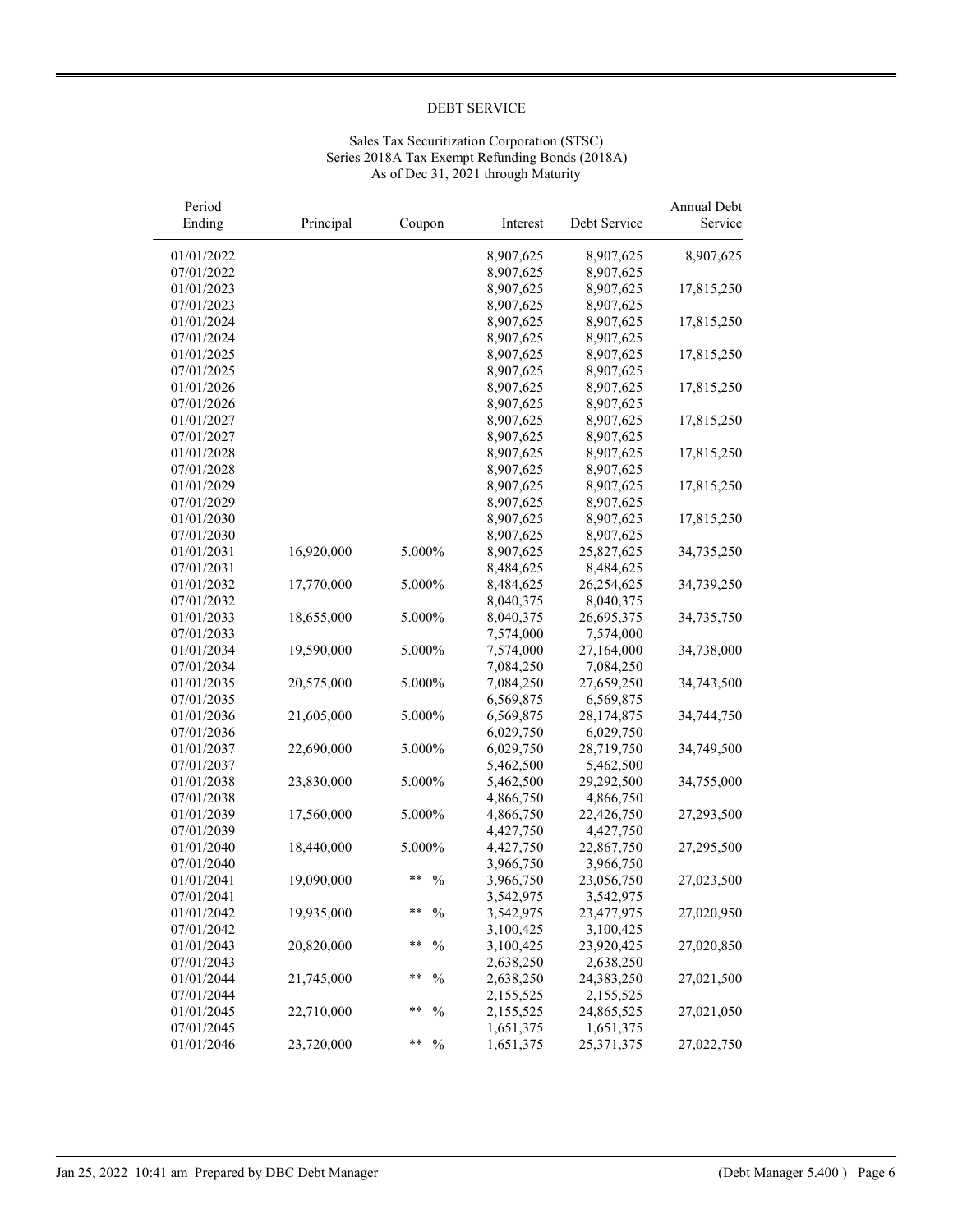| Period<br>Ending | Principal   | Coupon                | Interest    | Debt Service | Annual Debt<br>Service |
|------------------|-------------|-----------------------|-------------|--------------|------------------------|
| 07/01/2046       |             |                       | 1,124,825   | 1,124,825    |                        |
| 01/01/2047       | 24,775,000  | $***$<br>$\%$         | 1,124,825   | 25,899,825   | 27,024,650             |
| 07/01/2047       |             |                       | 574,850     | 574,850      |                        |
| 01/01/2048       | 25,875,000  | $**$<br>$\frac{0}{0}$ | 574,850     | 26,449,850   | 27,024,700             |
|                  | 376,305,000 |                       | 323,834,575 | 700,139,575  | 700,139,575            |

## Sales Tax Securitization Corporation (STSC) Series 2018A Tax Exempt Refunding Bonds (2018A) As of Dec 31, 2021 through Maturity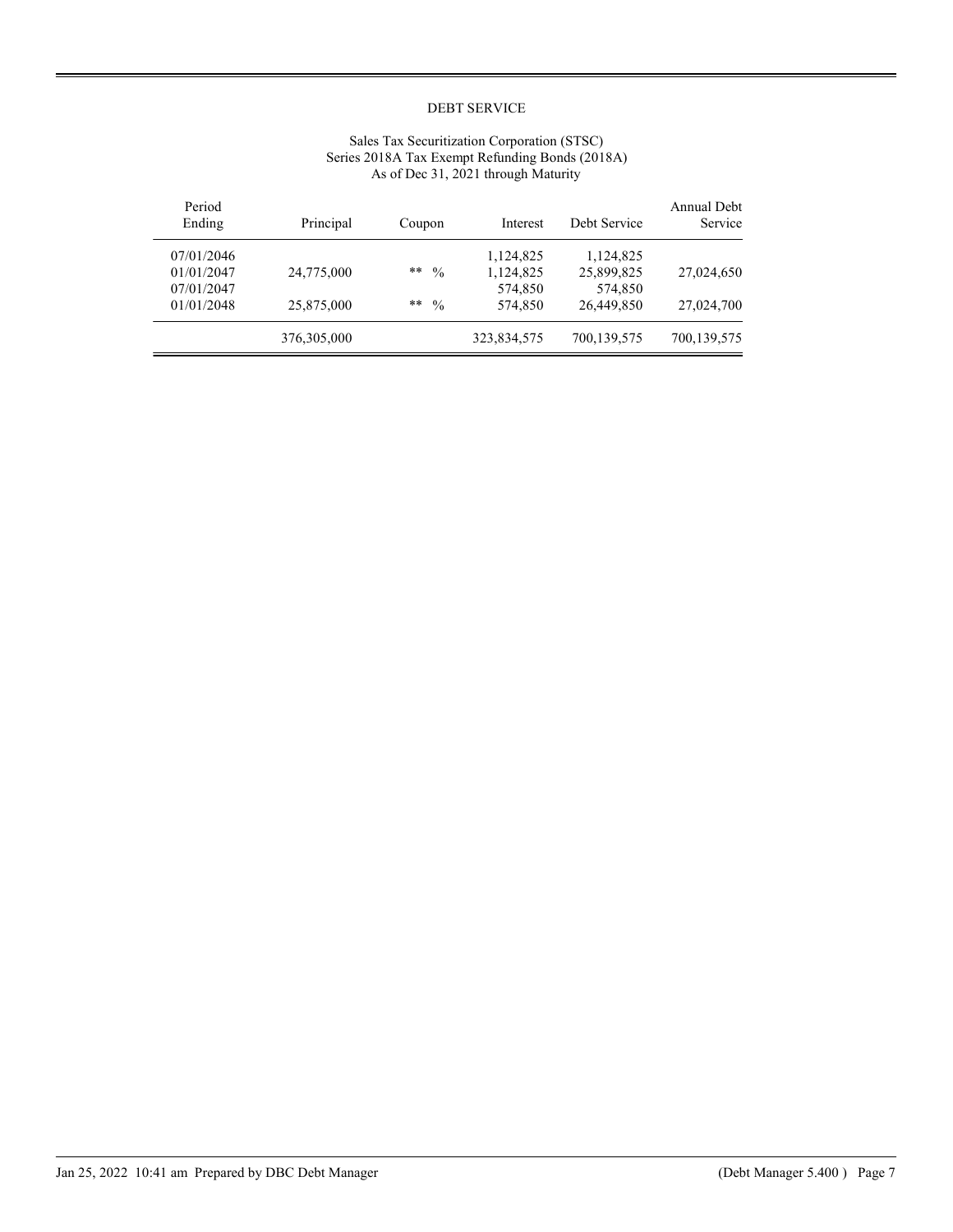## Sales Tax Securitization Corporation (STSC) Series 2018B Taxable Refunding Bonds (2018B) As of Dec 31, 2021 through Maturity

| Period<br>Ending | Principal  | Coupon | Interest     | Debt Service  | Annual Debt<br>Service |
|------------------|------------|--------|--------------|---------------|------------------------|
| 01/01/2022       |            |        | 5,805,922.50 | 5,805,922.50  | 5,805,922.50           |
| 07/01/2022       |            |        | 5,805,922.50 | 5,805,922.50  |                        |
| 01/01/2023       |            |        | 5,805,922.50 | 5,805,922.50  | 11,611,845.00          |
| 07/01/2023       |            |        | 5,805,922.50 | 5,805,922.50  |                        |
| 01/01/2024       |            |        | 5,805,922.50 | 5,805,922.50  | 11,611,845.00          |
| 07/01/2024       |            |        | 5,805,922.50 | 5,805,922.50  |                        |
| 01/01/2025       |            |        | 5,805,922.50 | 5,805,922.50  | 11,611,845.00          |
| 07/01/2025       |            |        | 5,805,922.50 | 5,805,922.50  |                        |
| 01/01/2026       |            |        | 5,805,922.50 | 5,805,922.50  | 11,611,845.00          |
| 07/01/2026       |            |        | 5,805,922.50 | 5,805,922.50  |                        |
| 01/01/2027       |            |        | 5,805,922.50 | 5,805,922.50  | 11,611,845.00          |
| 07/01/2027       |            |        | 5,805,922.50 | 5,805,922.50  |                        |
| 01/01/2028       |            |        | 5,805,922.50 | 5,805,922.50  | 11,611,845.00          |
| 07/01/2028       |            |        | 5,805,922.50 | 5,805,922.50  |                        |
| 01/01/2029       |            |        | 5,805,922.50 | 5,805,922.50  | 11,611,845.00          |
| 07/01/2029       |            |        | 5,805,922.50 | 5,805,922.50  |                        |
| 01/01/2030       |            |        | 5,805,922.50 | 5,805,922.50  | 11,611,845.00          |
| 07/01/2030       |            |        | 5,805,922.50 | 5,805,922.50  |                        |
| 01/01/2031       |            |        | 5,805,922.50 | 5,805,922.50  | 11,611,845.00          |
| 07/01/2031       |            |        | 5,805,922.50 | 5,805,922.50  |                        |
| 01/01/2032       |            |        | 5,805,922.50 | 5,805,922.50  | 11,611,845.00          |
| 07/01/2032       |            |        | 5,805,922.50 | 5,805,922.50  |                        |
| 01/01/2033       |            |        | 5,805,922.50 | 5,805,922.50  | 11,611,845.00          |
| 07/01/2033       |            |        | 5,805,922.50 | 5,805,922.50  |                        |
| 01/01/2034       |            |        | 5,805,922.50 | 5,805,922.50  | 11,611,845.00          |
| 07/01/2034       |            |        | 5,805,922.50 | 5,805,922.50  |                        |
| 01/01/2035       |            |        | 5,805,922.50 | 5,805,922.50  | 11,611,845.00          |
| 07/01/2035       |            |        | 5,805,922.50 | 5,805,922.50  |                        |
| 01/01/2036       |            |        | 5,805,922.50 | 5,805,922.50  | 11,611,845.00          |
| 07/01/2036       |            |        | 5,805,922.50 | 5,805,922.50  |                        |
| 01/01/2037       |            |        | 5,805,922.50 | 5,805,922.50  | 11,611,845.00          |
| 07/01/2037       |            |        | 5,805,922.50 | 5,805,922.50  |                        |
| 01/01/2038       |            |        | 5,805,922.50 | 5,805,922.50  | 11,611,845.00          |
| 07/01/2038       |            |        | 5,805,922.50 | 5,805,922.50  |                        |
| 01/01/2039       | 7,735,000  | 3.820% | 5,805,922.50 | 13,540,922.50 | 19,346,845.00          |
| 07/01/2039       |            |        | 5,658,184.00 | 5,658,184.00  |                        |
| 01/01/2040       | 8,040,000  | 3.820% | 5,658,184.00 | 13,698,184.00 | 19,356,368.00          |
| 07/01/2040       |            |        | 5,504,620.00 | 5,504,620.00  |                        |
| 01/01/2041       | 8,365,000  | 3.820% | 5,504,620.00 | 13,869,620.00 | 19,374,240.00          |
| 07/01/2041       |            |        | 5,344,848.50 | 5,344,848.50  |                        |
| 01/01/2042       | 8,695,000  | 3.820% | 5,344,848.50 | 14,039,848.50 | 19,384,697.00          |
| 07/01/2042       |            |        | 5,178,774.00 | 5,178,774.00  |                        |
| 01/01/2043       | 9,040,000  | 3.820% | 5,178,774.00 | 14,218,774.00 | 19,397,548.00          |
| 07/01/2043       |            |        | 5,006,110.00 | 5,006,110.00  |                        |
| 01/01/2044       | 48,460,000 | 3.820% | 5,006,110.00 | 53,466,110.00 | 58,472,220.00          |
| 07/01/2044       |            |        | 4,080,524.00 | 4,080,524.00  |                        |
| 01/01/2045       | 50,365,000 | 3.820% | 4,080,524.00 | 54,445,524.00 | 58,526,048.00          |
| 07/01/2045       |            |        | 3,118,552.50 | 3,118,552.50  |                        |
| 01/01/2046       | 52,340,000 | 3.820% | 3,118,552.50 | 55,458,552.50 | 58,577,105.00          |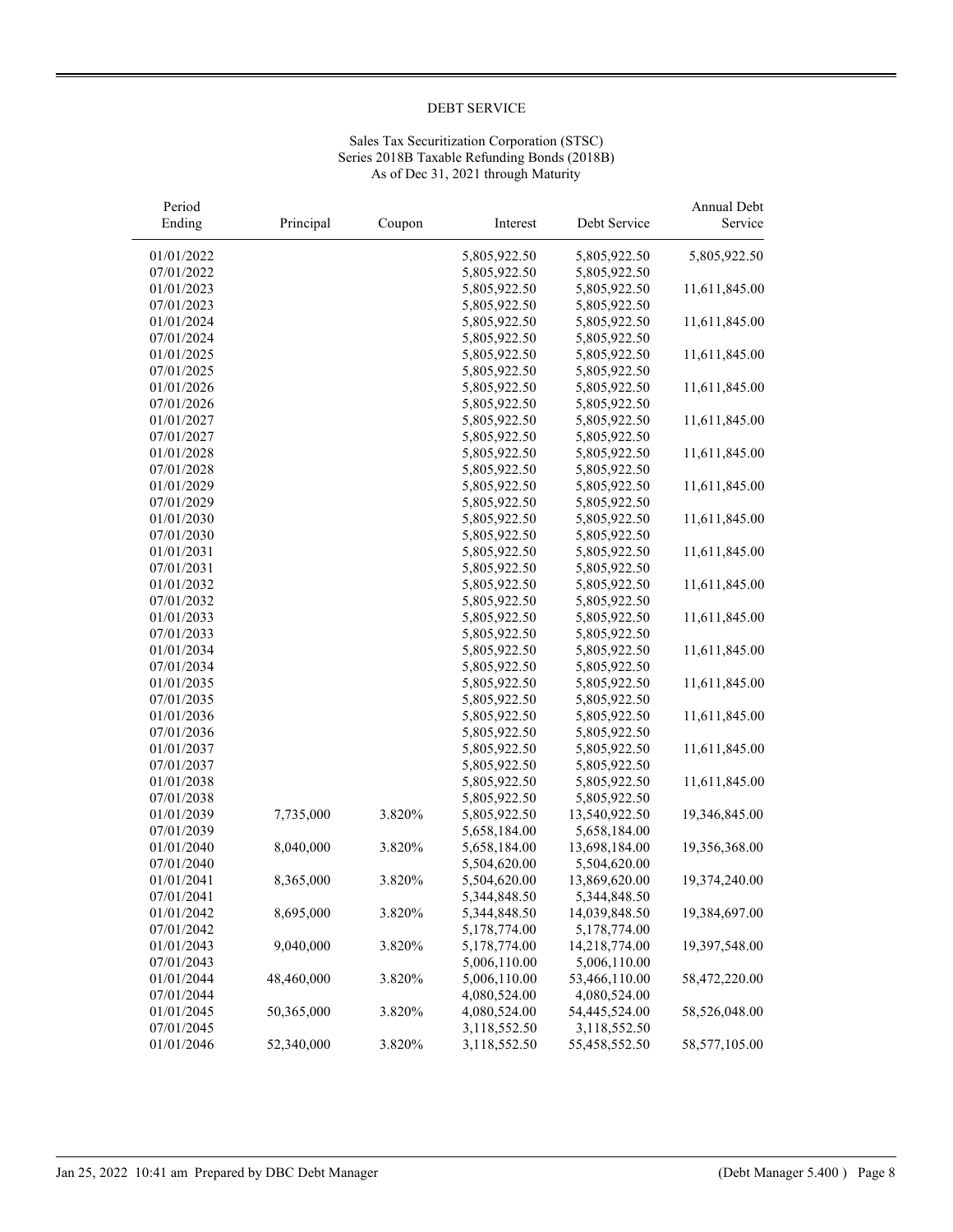## Sales Tax Securitization Corporation (STSC) Series 2018B Taxable Refunding Bonds (2018B) As of Dec 31, 2021 through Maturity

| Annual Debt<br>Service | Debt Service      | Interest       | Coupon | Principal   | Period<br>Ending |
|------------------------|-------------------|----------------|--------|-------------|------------------|
|                        | 2,118,858.50      | 2,118,858.50   |        |             | 07/01/2046       |
| 58,637,717.00          | 56,518,858.50     | 2,118,858.50   | 3.820% | 54,400,000  | 01/01/2047       |
|                        | 1,079,818.50      | 1,079,818.50   |        |             | 07/01/2047       |
| 58,694,637.00          | 57,614,818.50     | 1,079,818.50   | 3.820% | 56,535,000  | 01/01/2048       |
| 581, 362, 867. 50      | 581, 362, 867. 50 | 277,387,867.50 |        | 303,975,000 |                  |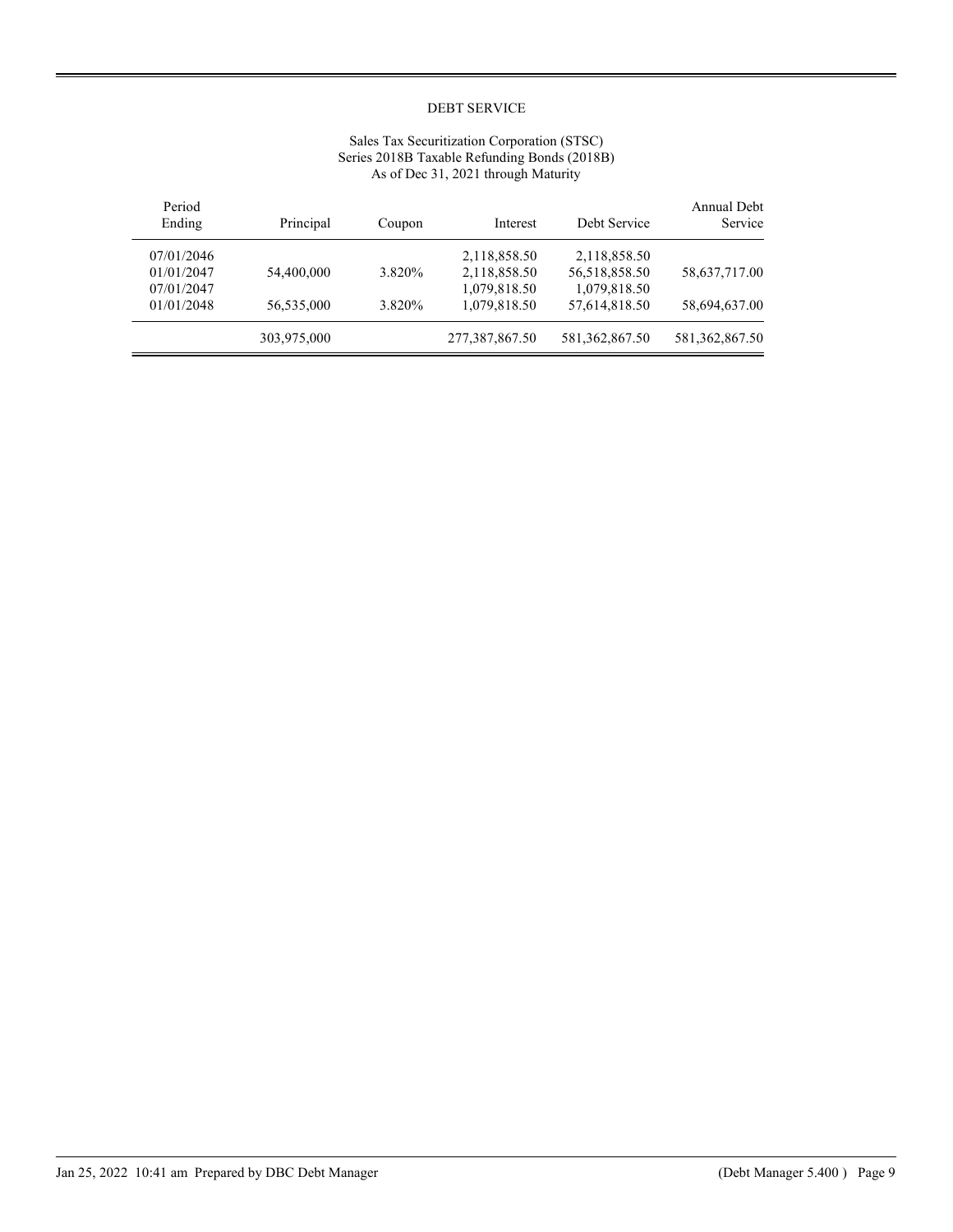# Sales Tax Securitization Corporation (STSC) Series 2018C Tax Exempt Refunding Bonds (2018C) As of Dec 31, 2021 through Maturity

| Period     |            |                       |               |               | Annual Debt     |
|------------|------------|-----------------------|---------------|---------------|-----------------|
| Ending     | Principal  | Coupon                | Interest      | Debt Service  | Service         |
| 01/01/2022 |            |                       | 15,576,862.50 | 15,576,862.50 | 15,576,862.50   |
| 07/01/2022 |            |                       | 15,576,862.50 | 15,576,862.50 |                 |
| 01/01/2023 | 14,905,000 | 5.000%                | 15,576,862.50 | 30,481,862.50 | 46,058,725.00   |
| 07/01/2023 |            |                       | 15,204,237.50 | 15,204,237.50 |                 |
| 01/01/2024 | 15,645,000 | 5.000%                | 15,204,237.50 | 30,849,237.50 | 46,053,475.00   |
| 07/01/2024 |            |                       | 14,813,112.50 | 14,813,112.50 |                 |
| 01/01/2025 | 16,430,000 | 5.000%                | 14,813,112.50 | 31,243,112.50 | 46,056,225.00   |
| 07/01/2025 |            |                       | 14,402,362.50 | 14,402,362.50 |                 |
| 01/01/2026 | 17,255,000 | 5.000%                | 14,402,362.50 | 31,657,362.50 | 46,059,725.00   |
| 07/01/2026 |            |                       | 13,970,987.50 | 13,970,987.50 |                 |
| 01/01/2027 | 18,120,000 | 5.000%                | 13,970,987.50 | 32,090,987.50 | 46,061,975.00   |
| 07/01/2027 |            |                       | 13,517,987.50 | 13,517,987.50 |                 |
| 01/01/2028 | 19,590,000 | 5.000%                | 13,517,987.50 | 33,107,987.50 | 46,625,975.00   |
| 07/01/2028 |            |                       | 13,028,237.50 | 13,028,237.50 |                 |
| 01/01/2029 | 20,710,000 | 5.000%                | 13,028,237.50 | 33,738,237.50 | 46,766,475.00   |
| 07/01/2029 |            |                       | 12,510,487.50 | 12,510,487.50 |                 |
| 01/01/2030 | 21,750,000 | $**$<br>$\frac{0}{0}$ | 12,510,487.50 | 34,260,487.50 | 46,770,975.00   |
| 07/01/2030 |            |                       | 11,921,112.50 | 11,921,112.50 |                 |
| 01/01/2031 | 26,860,000 | 5.500%                | 11,921,112.50 | 38,781,112.50 | 50,702,225.00   |
| 07/01/2031 |            |                       | 11,182,462.50 | 11,182,462.50 |                 |
| 01/01/2032 | 28,330,000 | 5.500%                | 11,182,462.50 | 39,512,462.50 | 50,694,925.00   |
| 07/01/2032 |            |                       | 10,403,387.50 | 10,403,387.50 |                 |
| 01/01/2033 | 29,895,000 | **<br>$\frac{0}{0}$   | 10,403,387.50 | 40,298,387.50 | 50,701,775.00   |
| 07/01/2033 |            |                       | 9,618,775.00  | 9,618,775.00  |                 |
| 01/01/2034 | 22,520,000 | 5.250%                | 9,618,775.00  | 32,138,775.00 | 41,757,550.00   |
| 07/01/2034 |            |                       | 9,027,625.00  | 9,027,625.00  |                 |
| 01/01/2035 | 23,700,000 | 5.250%                | 9,027,625.00  | 32,727,625.00 | 41,755,250.00   |
| 07/01/2035 |            |                       | 8,405,500.00  | 8,405,500.00  |                 |
| 01/01/2036 | 24,950,000 | **<br>$\%$            | 8,405,500.00  | 33,355,500.00 | 41,761,000.00   |
| 07/01/2036 |            |                       | 7,744,375.00  | 7,744,375.00  |                 |
| 01/01/2037 |            |                       | 7,744,375.00  | 7,744,375.00  | 15,488,750.00   |
| 07/01/2037 |            |                       | 7,744,375.00  | 7,744,375.00  |                 |
| 01/01/2038 |            |                       | 7,744,375.00  | 7,744,375.00  | 15,488,750.00   |
| 07/01/2038 |            |                       | 7,744,375.00  | 7,744,375.00  |                 |
| 01/01/2039 | 23,985,000 | **<br>$\frac{0}{0}$   | 7,744,375.00  | 31,729,375.00 | 39,473,750.00   |
| 07/01/2039 |            |                       | 7,124,156.25  | 7,124,156.25  |                 |
| 01/01/2040 | 25,225,000 | **<br>$\frac{0}{0}$   | 7,124,156.25  | 32,349,156.25 | 39,473,312.50   |
| 07/01/2040 |            |                       | 6,471,856.25  | 6,471,856.25  |                 |
| 01/01/2041 | 26,535,000 | **<br>$\frac{0}{0}$   | 6,471,856.25  | 33,006,856.25 | 39,478,712.50   |
| 07/01/2041 |            |                       | 5,785,662.50  | 5,785,662.50  |                 |
| 01/01/2042 | 27,905,000 | **<br>$\frac{0}{0}$   | 5,785,662.50  | 33,690,662.50 | 39,476,325.00   |
| 07/01/2042 |            |                       | 5,064,025.00  | 5,064,025.00  |                 |
| 01/01/2043 | 29,350,000 | **<br>$\frac{0}{0}$   | 5,064,025.00  | 34,414,025.00 | 39,478,050.00   |
| 07/01/2043 |            |                       | 4,305,000.00  | 4,305,000.00  |                 |
| 01/01/2044 | 29,530,000 | 5.250%                | 4,305,000.00  | 33,835,000.00 | 38,140,000.00   |
| 07/01/2044 |            |                       | 3,529,837.50  | 3,529,837.50  |                 |
| 01/01/2045 | 31,085,000 | 5.250%                | 3,529,837.50  | 34,614,837.50 | 38,144,675.00   |
| 07/01/2045 |            |                       | 2,713,856.25  | 2,713,856.25  |                 |
| 01/01/2046 | 32,715,000 | 5.250%                | 2,713,856.25  | 35,428,856.25 | 38, 142, 712.50 |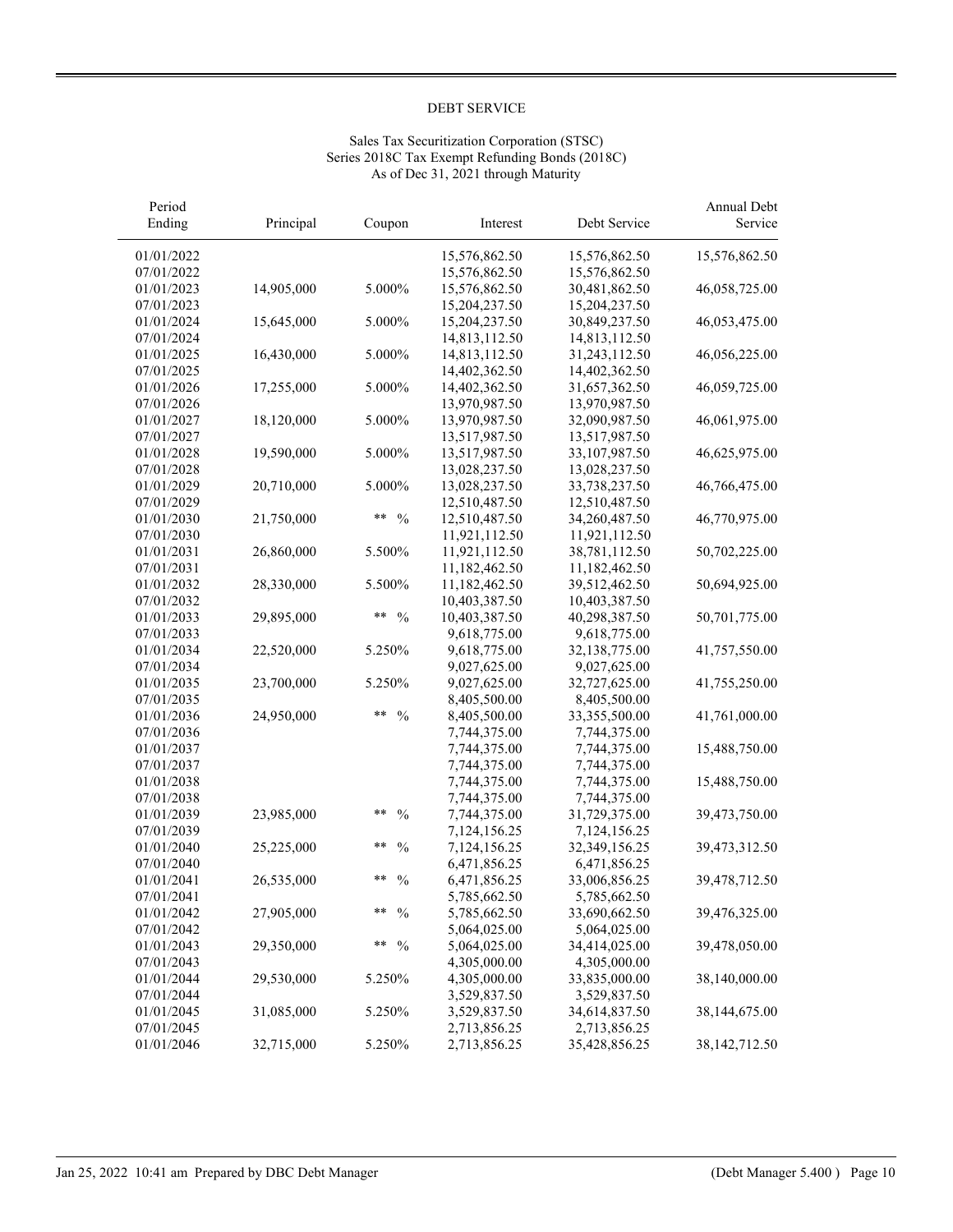# Sales Tax Securitization Corporation (STSC) Series 2018C Tax Exempt Refunding Bonds (2018C) As of Dec 31, 2021 through Maturity

| Period<br>Ending | Principal   | Coupon  | Interest       | Debt Service     | Annual Debt<br>Service |
|------------------|-------------|---------|----------------|------------------|------------------------|
| 07/01/2046       |             |         | 1,855,087.50   | 1,855,087.50     |                        |
| 01/01/2047       | 34,430,000  | 5.250%  | 1,855,087.50   | 36,285,087.50    | 38,140,175.00          |
| 07/01/2047       |             |         | 951,300.00     | 951,300.00       |                        |
| 01/01/2048       | 36,240,000  | 5.250\% | 951,300.00     | 37, 191, 300.00  | 38,142,600.00          |
|                  | 597,660,000 |         | 484,810,950.00 | 1,082,470,950.00 | 1,082,470,950.00       |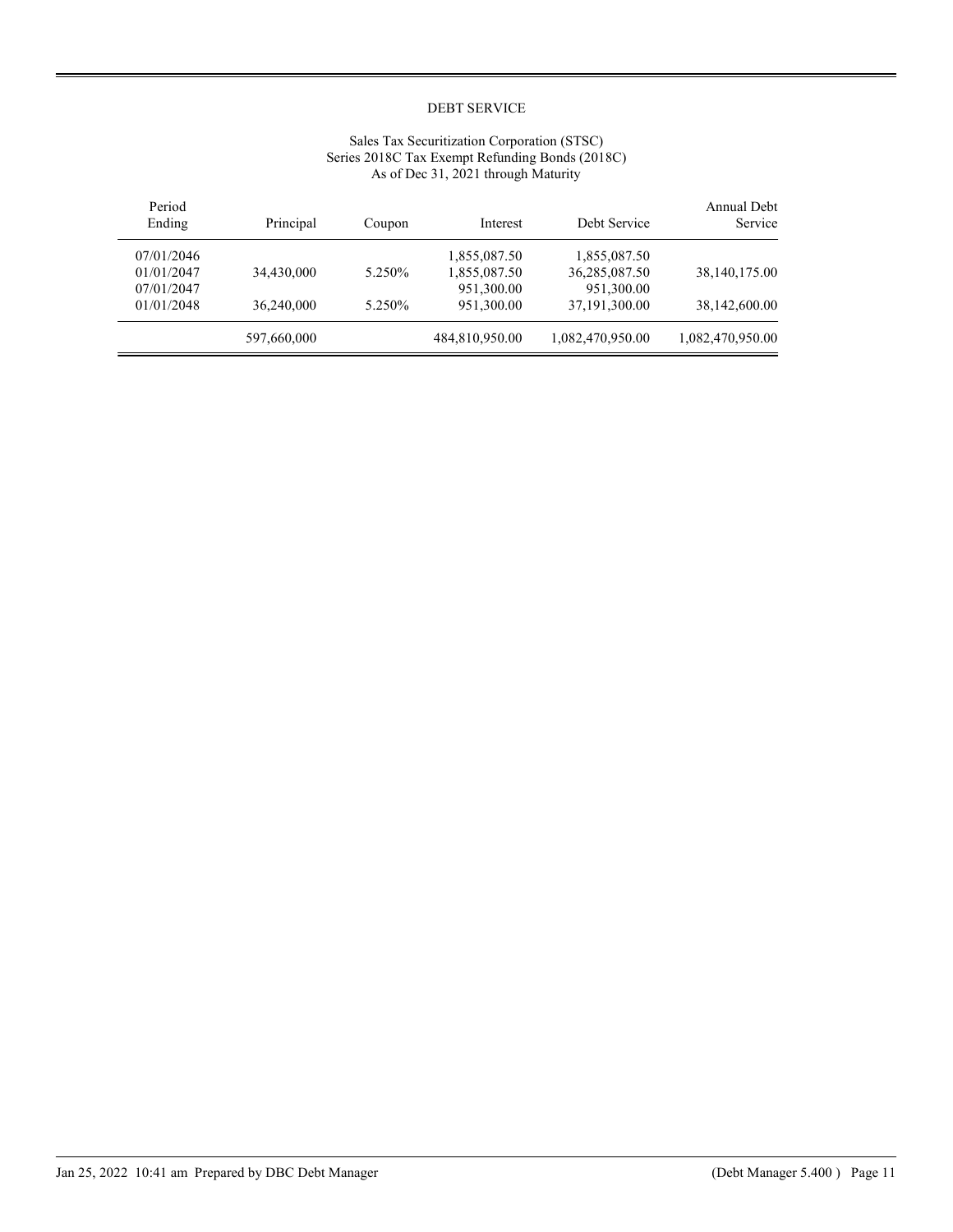# Sales Tax Securitization Corporation (STSC) Series 2019A Taxable Revenue Refunding Bond (2019A) As of Dec 31, 2021 through Maturity

| Period<br>Ending         | Principal  | Coupon | Interest                     | Debt Service                  | Annual Debt<br>Service |
|--------------------------|------------|--------|------------------------------|-------------------------------|------------------------|
| 01/01/2022               |            |        | 14, 127, 621. 75             | 14,127,621.75                 | 14, 127, 621. 75       |
| 07/01/2022               |            |        | 14, 127, 621. 75             | 14, 127, 621. 75              |                        |
| 01/01/2023               | 6,150,000  | 4.637% | 14, 127, 621. 75             | 20,277,621.75                 | 34,405,243.50          |
| 07/01/2023               |            |        | 13,985,034.00                | 13,985,034.00                 |                        |
| 01/01/2024               | 6,440,000  | 4.637% | 13,985,034.00                | 20,425,034.00                 | 34,410,068.00          |
| 07/01/2024               |            |        | 13,835,722.60                | 13,835,722.60                 |                        |
| 01/01/2025               | 6,735,000  | 4.637% | 13,835,722.60                | 20,570,722.60                 | 34,406,445.20          |
| 07/01/2025               |            |        | 13,679,571.63                | 13,679,571.63                 |                        |
| 01/01/2026               | 7,045,000  | 4.637% | 13,679,571.63                | 20,724,571.63                 | 34,404,143.26          |
| 07/01/2026               |            |        | 13,516,233.30                | 13,516,233.30                 |                        |
| 01/01/2027               | 7,370,000  | 4.637% | 13,516,233.30                | 20,886,233.30                 | 34,402,466.60          |
| 07/01/2027               |            |        | 13,345,359.85                | 13,345,359.85                 |                        |
| 01/01/2028               | 7,150,000  | 4.637% | 13,345,359.85                | 20,495,359.85                 | 33,840,719.70          |
| 07/01/2028               |            |        | 13,179,587.10                | 13,179,587.10                 |                        |
| 01/01/2029               | 7,340,000  | 4.637% | 13,179,587.10                | 20,519,587.10                 | 33,699,174.20          |
| 07/01/2029               |            |        | 13,009,409.20                | 13,009,409.20                 |                        |
| 01/01/2030               | 7,680,000  | 4.637% | 13,009,409.20                | 20,689,409.20                 | 33,698,818.40          |
| 07/01/2030               |            |        | 12,831,348.40                | 12,831,348.40                 |                        |
| 01/01/2031               | 8,535,000  | 4.637% | 12,831,348.40                | 21,366,348.40                 | 34,197,696.80          |
| 07/01/2031               |            |        | 12,633,464.43                | 12,633,464.43                 |                        |
| 01/01/2032               | 8,935,000  | 4.637% | 12,633,464.43                | 21,568,464.43                 | 34,201,928.86          |
| 07/01/2032               |            |        | 12,426,306.45                | 12,426,306.45                 |                        |
| 01/01/2033               | 9,345,000  | 4.637% | 12,426,306.45                | 21,771,306.45                 | 34,197,612.90          |
| 07/01/2033               |            |        | 12,209,642.63                | 12,209,642.63                 |                        |
| 01/01/2034               | 18,725,000 | 4.637% | 12,209,642.63                | 30,934,642.63                 | 43,144,285.26          |
| 07/01/2034               |            |        | 11,775,503.50                | 11,775,503.50                 |                        |
| 01/01/2035               | 19,595,000 | 4.637% | 11,775,503.50                | 31,370,503.50                 | 43,146,007.00          |
| 07/01/2035               |            |        | 11,321,193.43                | 11,321,193.43                 |                        |
| 01/01/2036               | 20,500,000 | 4.637% | 11,321,193.43                | 31,821,193.43                 | 43,142,386.86          |
| 07/01/2036               |            |        | 10,845,900.93                | 10,845,900.93                 |                        |
| 01/01/2037               | 47,720,000 | 4.637% | 10,845,900.93                | 58,565,900.93                 | 69,411,801.86          |
| 07/01/2037               |            |        | 9,739,512.73                 | 9,739,512.73                  |                        |
| 01/01/2038               | 49,930,000 | 4.637% | 9,739,512.73                 | 59,669,512.73                 | 69,409,025.46          |
| 07/01/2038               |            |        | 8,581,885.68                 | 8,581,885.68                  |                        |
| 01/01/2039               | 27,995,000 | 4.637% | 8,581,885.68                 | 36,576,885.68                 | 45,158,771.36          |
| 07/01/2039               |            |        | 7,932,821.60                 | 7,932,821.60                  |                        |
| 01/01/2040               | 29,620,000 | 4.637% | 7,932,821.60                 | 37,552,821.60                 | 45,485,643.20          |
| 07/01/2040               |            |        | 7,246,081.90                 | 7,246,081.90                  |                        |
| 01/01/2041               | 31,250,000 | 4.787% | 7,246,081.90                 | 38,496,081.90                 | 45,742,163.80          |
| 07/01/2041               |            |        | 6,498,113.15                 | 6,498,113.15                  |                        |
| 01/01/2042               | 32,740,000 | 4.787% | 6,498,113.15                 | 39,238,113.15                 | 45,736,226.30          |
| 07/01/2042               |            |        | 5,714,481.25                 | 5,714,481.25                  |                        |
| 01/01/2043               | 34,300,000 | 4.787% | 5,714,481.25                 | 40,014,481.25                 | 45,728,962.50          |
| 07/01/2043<br>01/01/2044 |            |        | 4,893,510.75                 | 4,893,510.75                  |                        |
| 07/01/2044               | 37,265,000 | 4.787% | 4,893,510.75                 | 42,158,510.75                 | 47,052,021.50          |
| 01/01/2045               | 38,990,000 | 4.787% | 4,001,572.98<br>4,001,572.98 | 4,001,572.98<br>42,991,572.98 | 46,993,145.96          |
| 07/01/2045               |            |        | 3,068,347.33                 | 3,068,347.33                  |                        |
| 01/01/2046               | 40,810,000 | 4.787% | 3,068,347.33                 | 43,878,347.33                 | 46,946,694.66          |
|                          |            |        |                              |                               |                        |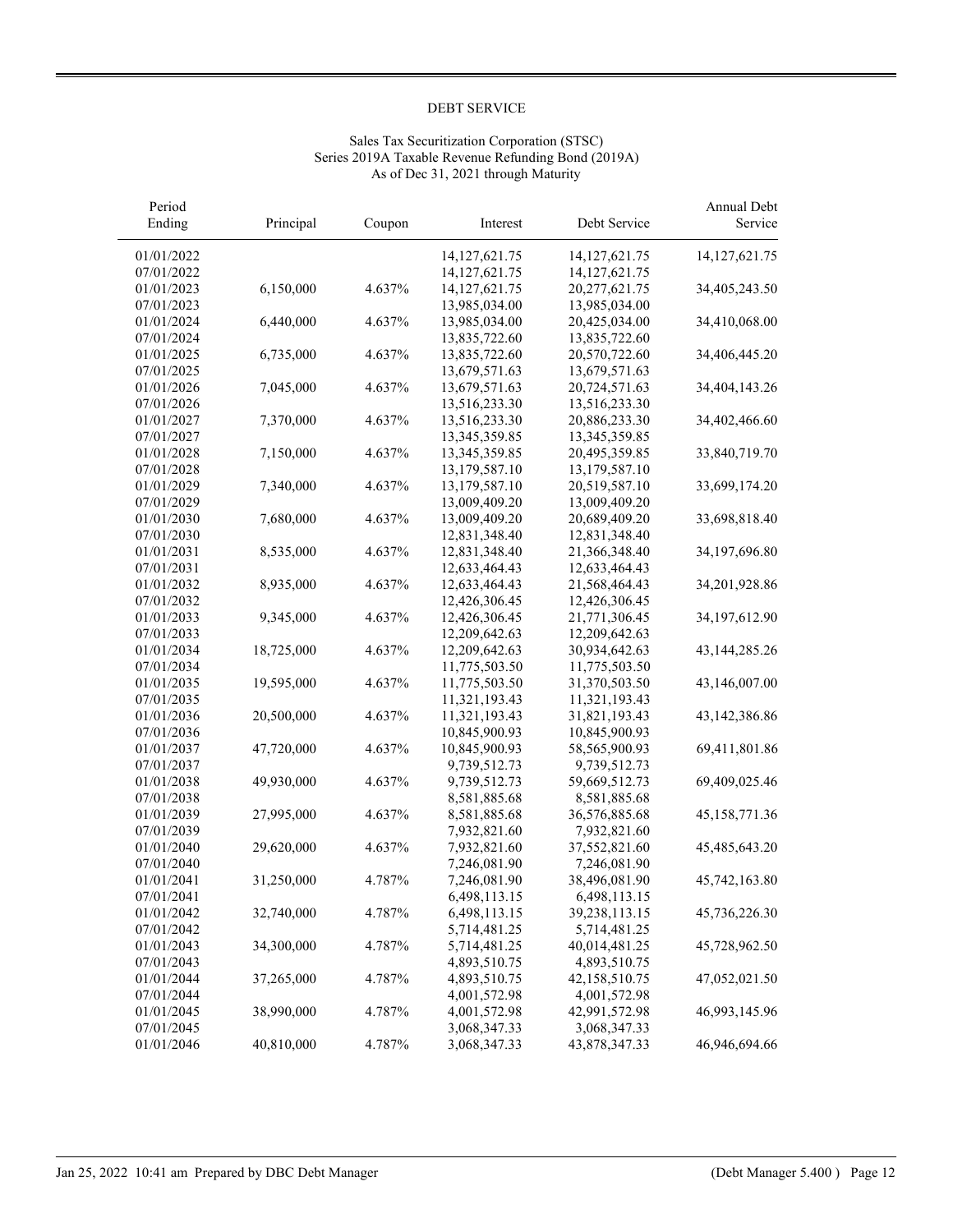## Sales Tax Securitization Corporation (STSC) Series 2019A Taxable Revenue Refunding Bond (2019A) As of Dec 31, 2021 through Maturity

| Annual Debt<br>Service | Debt Service     | Interest       | Coupon | Principal   | Period<br>Ending |
|------------------------|------------------|----------------|--------|-------------|------------------|
|                        | 2,091,559.98     | 2,091,559.98   |        |             | 07/01/2046       |
| 46,883,119.96          | 44,791,559.98    | 2,091,559.98   | 4.787% | 42,700,000  | 01/01/2047       |
|                        | 1,069,535.48     | 1,069,535.48   |        |             | 07/01/2047       |
| 46,824,070.96          | 45,754,535.48    | 1.069.535.48   | 4.787% | 44,685,000  | 01/01/2048       |
| 1,120,796,265.81       | 1,120,796,265.81 | 521,246,265.81 |        | 599,550,000 |                  |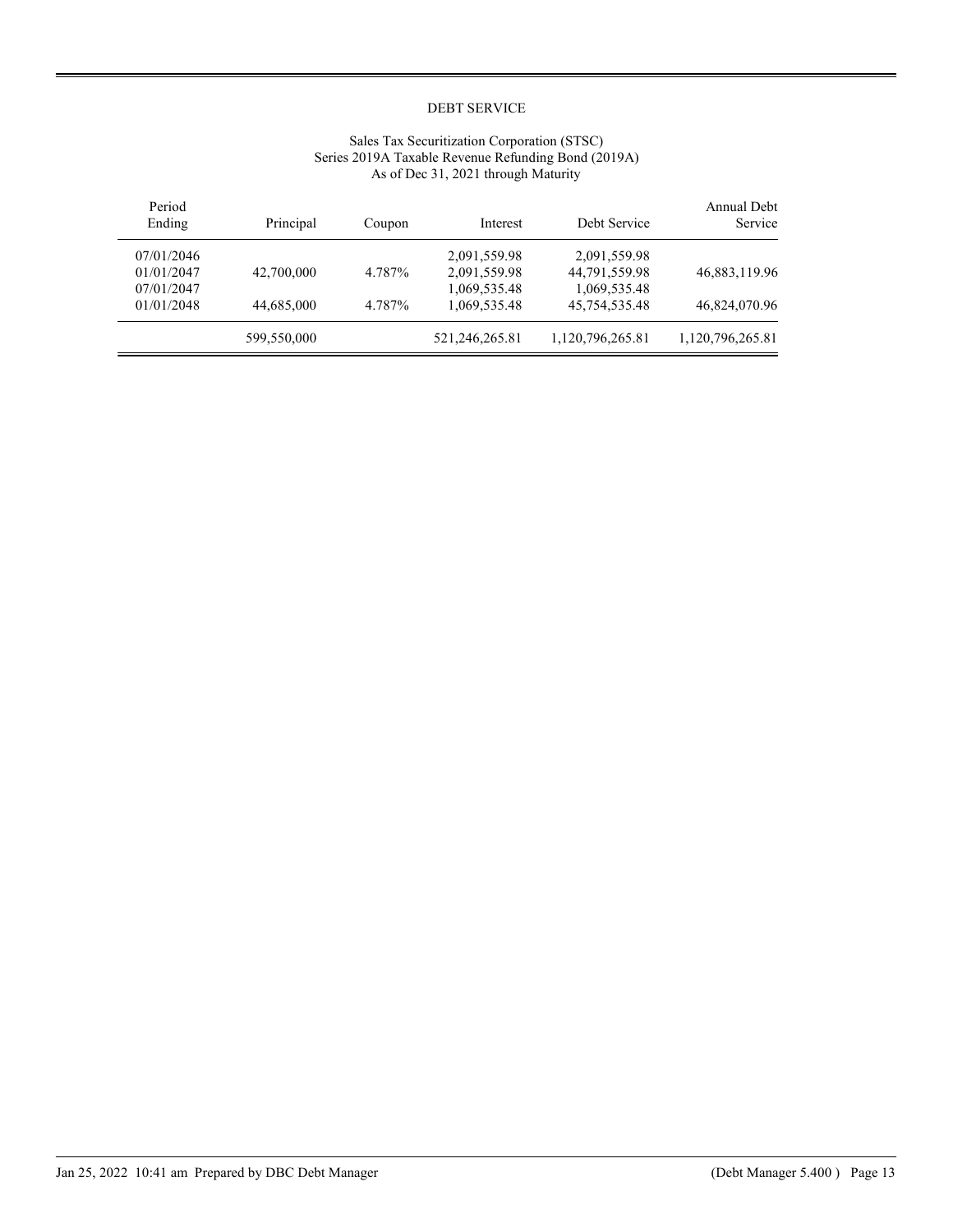## Sales Tax Securitization Corporation (STSC) Series 2020A Revenue Refunding Bond (2020A) As of Dec 31, 2021 through Maturity

| Period<br>Ending | Principal   | Coupon | Interest    | Debt Service | Annual Debt<br>Service |
|------------------|-------------|--------|-------------|--------------|------------------------|
|                  |             |        |             |              |                        |
| 01/01/2022       |             |        | 12,513,775  | 12,513,775   | 12,513,775             |
| 07/01/2022       |             |        | 12,513,775  | 12,513,775   |                        |
| 01/01/2023       |             |        | 12,513,775  | 12,513,775   | 25,027,550             |
| 07/01/2023       |             |        | 12,513,775  | 12,513,775   |                        |
| 01/01/2024       |             |        | 12,513,775  | 12,513,775   | 25,027,550             |
| 07/01/2024       |             |        | 12,513,775  | 12,513,775   |                        |
| 01/01/2025       | 26,480,000  | 5.000% | 12,513,775  | 38,993,775   | 51,507,550             |
| 07/01/2025       |             |        | 11,851,775  | 11,851,775   |                        |
| 01/01/2026       | 56,055,000  | 5.000% | 11,851,775  | 67,906,775   | 79,758,550             |
| 07/01/2026       |             |        | 10,450,400  | 10,450,400   |                        |
| 01/01/2027       | 58,860,000  | 5.000% | 10,450,400  | 69,310,400   | 79,760,800             |
| 07/01/2027       |             |        | 8,978,900   | 8,978,900    |                        |
| 01/01/2028       | 61,800,000  | 5.000% | 8,978,900   | 70,778,900   | 79,757,800             |
| 07/01/2028       |             |        | 7,433,900   | 7,433,900    |                        |
| 01/01/2029       | 64,890,000  | 5.000% | 7,433,900   | 72,323,900   | 79,757,800             |
| 07/01/2029       |             |        | 5,811,650   | 5,811,650    |                        |
| 01/01/2030       | 68,135,000  | 5.000% | 5,811,650   | 73,946,650   | 79,758,300             |
| 07/01/2030       |             |        | 4,108,275   | 4,108,275    |                        |
| 01/01/2031       |             |        | 4,108,275   | 4,108,275    | 8,216,550              |
| 07/01/2031       |             |        | 4,108,275   | 4,108,275    |                        |
| 01/01/2032       |             |        | 4,108,275   | 4,108,275    | 8,216,550              |
| 07/01/2032       |             |        | 4,108,275   | 4,108,275    |                        |
| 01/01/2033       |             |        | 4,108,275   | 4,108,275    | 8,216,550              |
| 07/01/2033       |             |        | 4,108,275   | 4,108,275    |                        |
| 01/01/2034       |             |        | 4,108,275   | 4,108,275    | 8,216,550              |
| 07/01/2034       |             |        | 4,108,275   | 4,108,275    |                        |
| 01/01/2035       |             |        | 4,108,275   | 4,108,275    | 8,216,550              |
| 07/01/2035       |             |        | 4,108,275   | 4,108,275    |                        |
| 01/01/2036       | 41,330,000  | 5.000% | 4,108,275   | 45,438,275   | 49,546,550             |
| 07/01/2036       |             |        | 3,075,025   | 3,075,025    |                        |
| 01/01/2037       | 40,785,000  | 5.000% | 3,075,025   | 43,860,025   | 46,935,050             |
| 07/01/2037       |             |        | 2,055,400   | 2,055,400    |                        |
| 01/01/2038       | 43,445,000  | 4.000% | 2,055,400   | 45,500,400   | 47,555,800             |
| 07/01/2038       |             |        | 1,186,500   | 1,186,500    |                        |
| 01/01/2039       | 25,935,000  | 4.000% | 1,186,500   | 27,121,500   | 28,308,000             |
| 07/01/2039       |             |        | 667,800     | 667,800      |                        |
| 01/01/2040       | 33,390,000  | 4.000% | 667,800     | 34,057,800   | 34,725,600             |
|                  |             |        |             |              |                        |
|                  | 521,105,000 |        | 239,918,425 | 761,023,425  | 761,023,425            |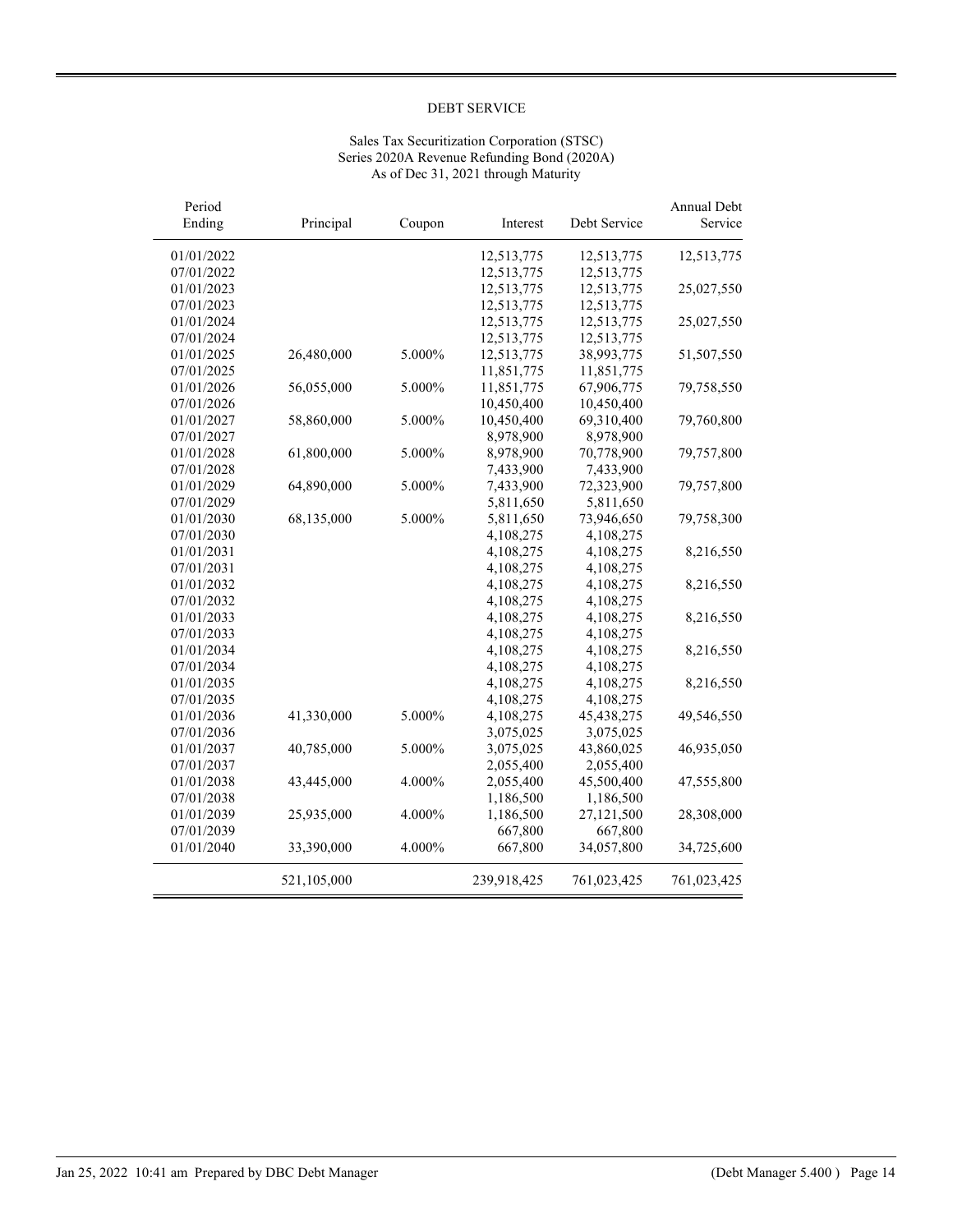## Sales Tax Securitization Corporation (STSC) Series 2020B Taxable Revenue Refunding Bond (2020B) As of Dec 31, 2021 through Maturity

| Period                   |             |        |                              |                               | Annual Debt    |
|--------------------------|-------------|--------|------------------------------|-------------------------------|----------------|
| Ending                   | Principal   | Coupon | Interest                     | Debt Service                  | Service        |
| 01/01/2022               |             |        | 7,295,898.38                 | 7,295,898.38                  | 7,295,898.38   |
| 07/01/2022               |             |        | 7,295,898.38                 | 7,295,898.38                  |                |
| 01/01/2023               | 24,405,000  | 2.128% | 7,295,898.38                 | 31,700,898.38                 | 38,996,796.76  |
| 07/01/2023               |             |        | 7,036,229.18                 | 7,036,229.18                  |                |
| 01/01/2024               | 52,910,000  | 2.225% | 7,036,229.18                 | 59,946,229.18                 | 66,982,458.36  |
| 07/01/2024               |             |        | 6,447,605.43                 | 6,447,605.43                  |                |
| 01/01/2025               | 27,610,000  | 2.325% | 6,447,605.43                 | 34,057,605.43                 | 40,505,210.86  |
| 07/01/2025               |             |        | 6,126,639.18                 | 6,126,639.18                  |                |
| 01/01/2026               |             |        | 6,126,639.18                 | 6,126,639.18                  | 12,253,278.36  |
| 07/01/2026               |             |        | 6,126,639.18                 | 6,126,639.18                  |                |
| 01/01/2027               |             |        | 6,126,639.18                 | 6,126,639.18                  | 12,253,278.36  |
| 07/01/2027               |             |        | 6,126,639.18                 | 6,126,639.18                  |                |
| 01/01/2028               |             |        | 6,126,639.18                 | 6,126,639.18                  | 12,253,278.36  |
| 07/01/2028               |             |        | 6,126,639.18                 | 6,126,639.18                  |                |
| 01/01/2029               |             |        | 6,126,639.18                 | 6,126,639.18                  | 12,253,278.36  |
| 07/01/2029               |             |        | 6,126,639.18                 | 6,126,639.18                  |                |
| 01/01/2030               |             |        | 6,126,639.18                 | 6,126,639.18                  | 12,253,278.36  |
| 07/01/2030               |             |        | 6,126,639.18                 | 6,126,639.18                  |                |
| 01/01/2031               | 69,315,000  | 2.857% | 6,126,639.18                 | 75,441,639.18                 | 81,568,278.36  |
| 07/01/2031               |             |        | 5,136,474.40                 | 5,136,474.40                  |                |
| 01/01/2032               | 44,235,000  | 2.957% | 5,136,474.40                 | 49,371,474.40                 | 54,507,948.80  |
| 07/01/2032               |             |        | 4,482,459.93                 | 4,482,459.93                  |                |
| 01/01/2033               | 41,360,000  | 3.007% | 4,482,459.93                 | 45,842,459.93                 | 50,324,919.86  |
| 07/01/2033               |             |        | 3,860,612.33                 | 3,860,612.33                  |                |
| 01/01/2034               | 51,930,000  | 3.057% | 3,860,612.33                 | 55,790,612.33                 | 59,651,224.66  |
| 07/01/2034               |             |        | 3,066,862.28                 | 3,066,862.28                  |                |
| 01/01/2035               | 47,385,000  | 3.107% | 3,066,862.28                 | 50,451,862.28                 | 53,518,724.56  |
| 07/01/2035               |             |        | 2,330,736.30                 | 2,330,736.30                  |                |
| 01/01/2036               |             |        | 2,330,736.30                 | 2,330,736.30                  | 4,661,472.60   |
| 07/01/2036               |             |        | 2,330,736.30                 | 2,330,736.30                  |                |
| 01/01/2037               |             |        | 2,330,736.30                 | 2,330,736.30                  | 4,661,472.60   |
| 07/01/2037               |             |        | 2,330,736.30                 | 2,330,736.30                  |                |
| 01/01/2038               |             |        | 2,330,736.30                 | 2,330,736.30                  | 4,661,472.60   |
| 07/01/2038               |             |        | 2,330,736.30                 | 2,330,736.30                  |                |
| 01/01/2039               |             |        | 2,330,736.30                 | 2,330,736.30                  | 4,661,472.60   |
| 07/01/2039               | 23,000,000  |        | 2,330,736.30                 | 2,330,736.30                  |                |
| 01/01/2040<br>07/01/2040 |             | 3.411% | 2,330,736.30                 | 25,330,736.30<br>1,938,471.30 | 27,661,472.60  |
| 01/01/2041               | 58,510,000  | 3.411% | 1,938,471.30<br>1,938,471.30 | 60,448,471.30                 | 62,386,942.60  |
| 07/01/2041               |             |        | 940,583.25                   | 940,583.25                    |                |
| 01/01/2042               | 27,115,000  | 3.411% | 940,583.25                   | 28,055,583.25                 | 28,996,166.50  |
| 07/01/2042               |             |        | 478,136.93                   | 478,136.93                    |                |
| 01/01/2043               | 28,035,000  | 3.411% | 478,136.93                   | 28,513,136.93                 | 28,991,273.86  |
|                          | 495,810,000 |        | 185,489,598.36               | 681,299,598.36                | 681,299,598.36 |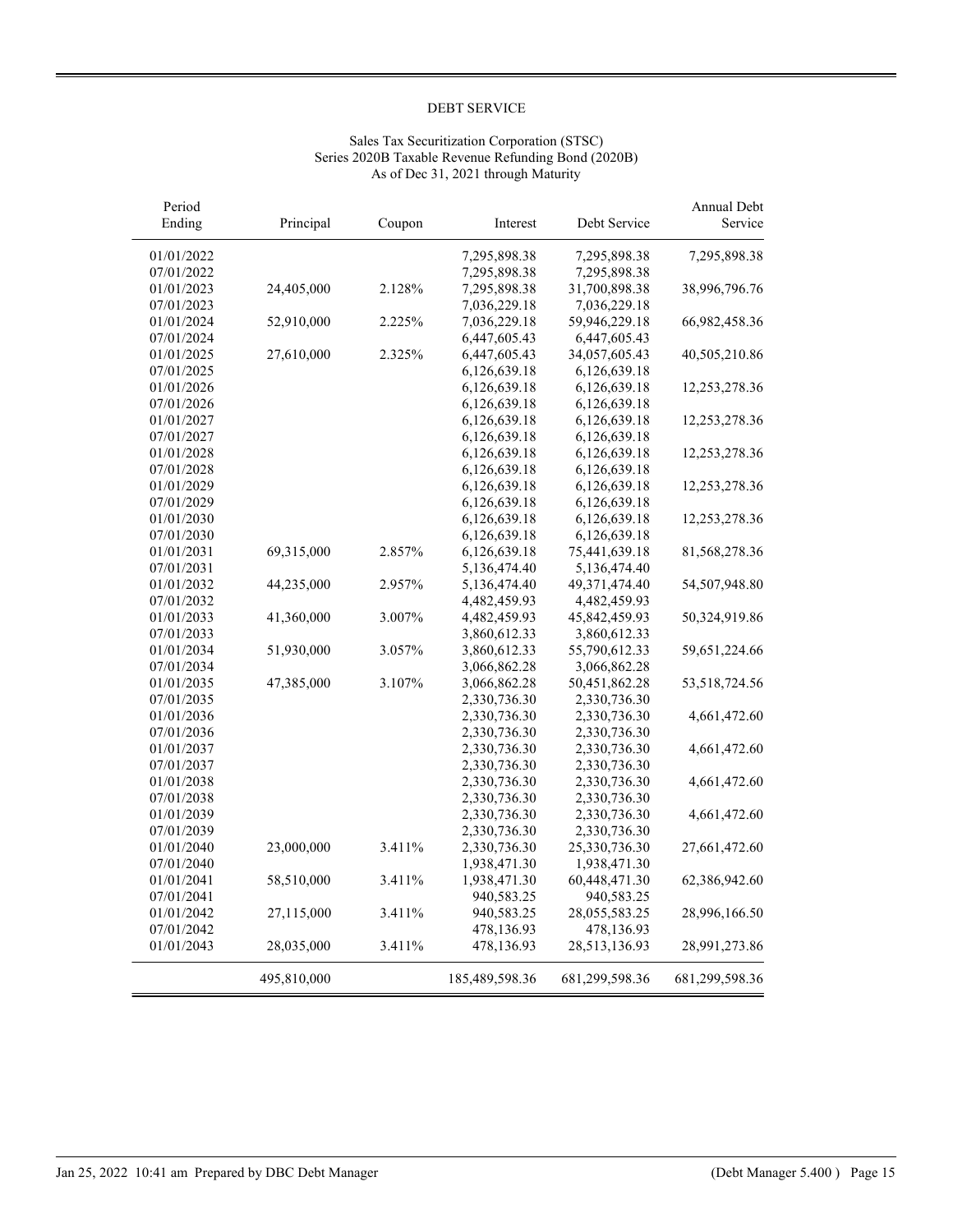## Sales Tax Securitization Corporation (STSC) STSC Tax-Exempt Refunding Series 2021A (2021A) As of Dec 31, 2021 through Maturity

| Period<br>Ending | Principal   | Coupon | Interest       | Debt Service   | <b>Annual Debt</b><br>Service |
|------------------|-------------|--------|----------------|----------------|-------------------------------|
| 07/01/2022       |             |        | 10,346,568.75  | 10,346,568.75  |                               |
| 01/01/2023       |             |        | 9,853,875.00   | 9,853,875.00   | 20,200,443.75                 |
| 07/01/2023       |             |        | 9.853.875.00   | 9,853,875.00   |                               |
| 01/01/2024       | 21,250,000  | 5.000% | 9,853,875.00   | 31,103,875.00  | 40,957,750.00                 |
| 07/01/2024       |             |        | 9,322,625.00   | 9,322,625.00   |                               |
| 01/01/2025       | 29,980,000  | 5.000% | 9,322,625.00   | 39,302,625.00  | 48,625,250.00                 |
| 07/01/2025       |             |        | 8,573,125.00   | 8,573,125.00   |                               |
| 01/01/2026       | 18,875,000  | 5.000% | 8,573,125.00   | 27,448,125.00  | 36,021,250.00                 |
| 07/01/2026       |             |        | 8,101,250.00   | 8,101,250.00   |                               |
| 01/01/2027       | 44,000,000  | 5.000% | 8,101,250.00   | 52,101,250.00  | 60,202,500.00                 |
| 07/01/2027       |             |        | 7,001,250.00   | 7,001,250.00   |                               |
| 01/01/2028       | 29,635,000  | 5.000% | 7,001,250.00   | 36,636,250.00  | 43,637,500.00                 |
| 07/01/2028       |             |        | 6,260,375.00   | 6,260,375.00   |                               |
| 01/01/2029       | 24,225,000  | 5.000% | 6,260,375.00   | 30,485,375.00  | 36,745,750.00                 |
| 07/01/2029       |             |        | 5,654,750.00   | 5,654,750.00   |                               |
| 01/01/2030       | 45,930,000  | 5.000% | 5,654,750.00   | 51,584,750.00  | 57,239,500.00                 |
| 07/01/2030       |             |        | 4,506,500.00   | 4,506,500.00   |                               |
| 01/01/2031       | 41,955,000  | 5.000% | 4,506,500.00   | 46,461,500.00  | 50,968,000.00                 |
| 07/01/2031       |             |        | 3,457,625.00   | 3,457,625.00   |                               |
| 01/01/2032       | 46,390,000  | 5.000% | 3,457,625.00   | 49,847,625.00  | 53,305,250.00                 |
| 07/01/2032       |             |        | 2,297,875.00   | 2,297,875.00   |                               |
| 01/01/2033       | 87,555,000  | 5.000% | 2,297,875.00   | 89,852,875.00  | 92,150,750.00                 |
| 07/01/2033       |             |        | 109,000.00     | 109,000.00     |                               |
| 01/01/2034       | 4,360,000   | 5.000% | 109,000.00     | 4,469,000.00   | 4,578,000.00                  |
|                  | 394,155,000 |        | 150,476,943.75 | 544,631,943.75 | 544,631,943.75                |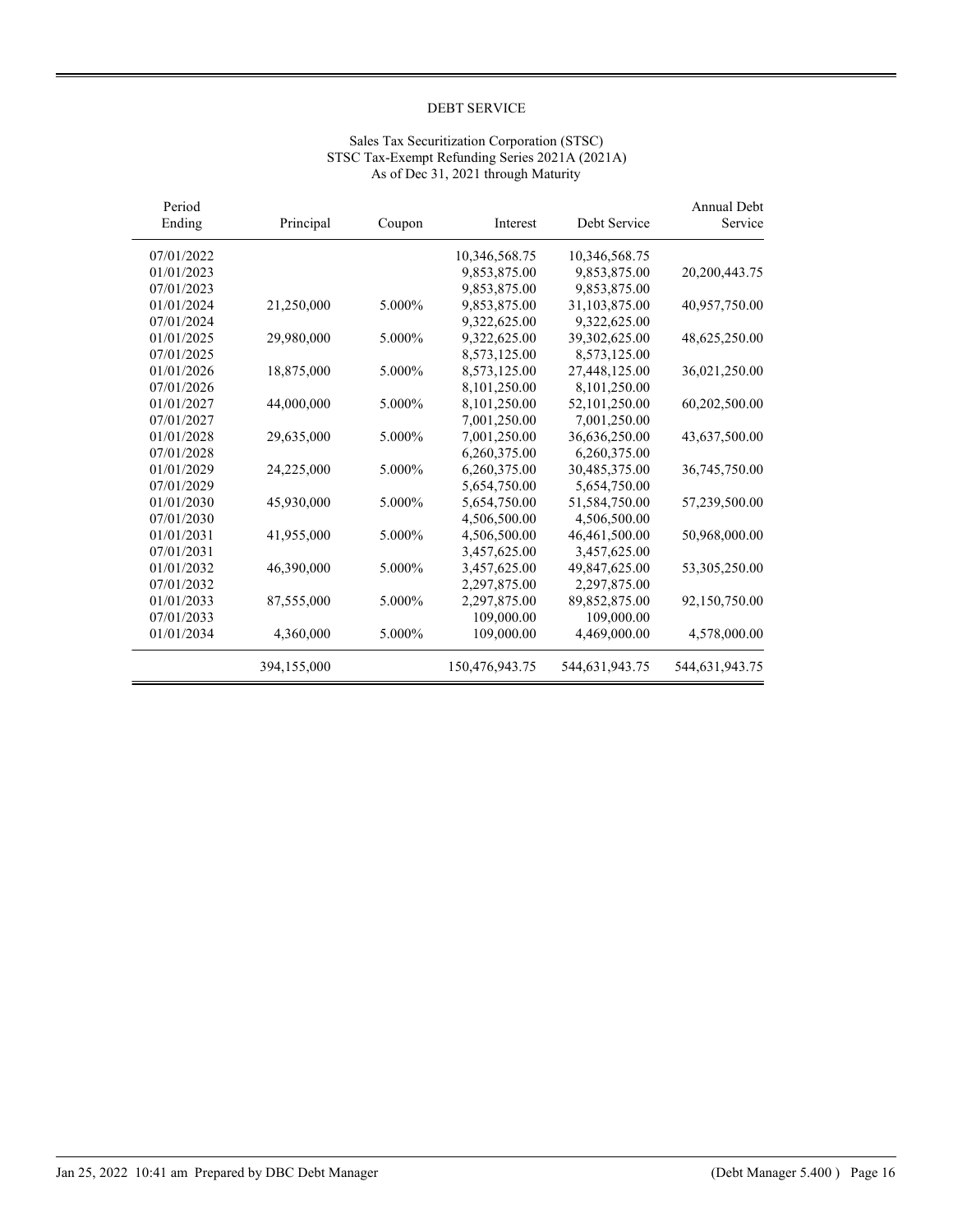## Sales Tax Securitization Corporation (STSC) STSC Taxable Refunding Series 2021B (2021B) As of Dec 31, 2021 through Maturity

| Period     |            |                     |              |               | Annual Debt     |
|------------|------------|---------------------|--------------|---------------|-----------------|
| Ending     | Principal  | Coupon              | Interest     | Debt Service  | Service         |
| 07/01/2022 |            |                     | 9,460,349.69 | 9,460,349.69  |                 |
| 01/01/2023 | 70,000,000 | 0.790%              | 9,009,856.85 | 79,009,856.85 | 88,470,206.54   |
| 07/01/2023 |            |                     | 8,733,356.85 | 8,733,356.85  |                 |
| 01/01/2024 |            |                     | 8,733,356.85 | 8,733,356.85  | 17,466,713.70   |
| 07/01/2024 |            |                     | 8,733,356.85 | 8,733,356.85  |                 |
| 01/01/2025 |            |                     | 8,733,356.85 | 8,733,356.85  | 17,466,713.70   |
| 07/01/2025 |            |                     | 8,733,356.85 | 8,733,356.85  |                 |
| 01/01/2026 |            |                     | 8,733,356.85 | 8,733,356.85  | 17,466,713.70   |
| 07/01/2026 |            |                     | 8,733,356.85 | 8,733,356.85  |                 |
| 01/01/2027 |            |                     | 8,733,356.85 | 8,733,356.85  | 17,466,713.70   |
| 07/01/2027 |            |                     | 8,733,356.85 | 8,733,356.85  |                 |
| 01/01/2028 |            |                     | 8,733,356.85 | 8,733,356.85  | 17,466,713.70   |
| 07/01/2028 |            |                     | 8,733,356.85 | 8,733,356.85  |                 |
| 01/01/2029 |            |                     | 8,733,356.85 | 8,733,356.85  | 17,466,713.70   |
| 07/01/2029 |            |                     | 8,733,356.85 | 8,733,356.85  |                 |
| 01/01/2030 |            |                     | 8,733,356.85 | 8,733,356.85  | 17,466,713.70   |
| 07/01/2030 |            |                     | 8,733,356.85 | 8,733,356.85  |                 |
| 01/01/2031 |            |                     | 8,733,356.85 | 8,733,356.85  | 17,466,713.70   |
| 07/01/2031 |            |                     | 8,733,356.85 | 8,733,356.85  |                 |
| 01/01/2032 |            |                     | 8,733,356.85 | 8,733,356.85  | 17,466,713.70   |
| 07/01/2032 |            |                     | 8,733,356.85 | 8,733,356.85  |                 |
| 01/01/2033 |            |                     | 8,733,356.85 | 8,733,356.85  | 17,466,713.70   |
| 07/01/2033 |            |                     | 8,733,356.85 | 8,733,356.85  |                 |
| 01/01/2034 | 42,390,000 | 3.118%              | 8,733,356.85 | 51,123,356.85 | 59,856,713.70   |
| 07/01/2034 |            |                     | 8,072,496.75 | 8,072,496.75  |                 |
| 01/01/2035 | 13,280,000 | 3.118%              | 8,072,496.75 | 21,352,496.75 | 29,424,993.50   |
| 07/01/2035 |            |                     | 7,865,461.55 | 7,865,461.55  |                 |
| 01/01/2036 | 70,280,000 | **<br>$\frac{0}{0}$ | 7,865,461.55 | 78,145,461.55 | 86,010,923.10   |
| 07/01/2036 |            |                     | 6,740,846.35 | 6,740,846.35  |                 |
| 01/01/2037 | 47,460,000 | 3.238%              | 6,740,846.35 | 54,200,846.35 | 60,941,692.70   |
| 07/01/2037 |            |                     | 5,972,468.95 | 5,972,468.95  |                 |
| 01/01/2038 | 89,300,000 | 3.238%              | 5,972,468.95 | 95,272,468.95 | 101,244,937.90  |
| 07/01/2038 |            |                     | 4,526,701.95 | 4,526,701.95  |                 |
| 01/01/2039 | 56,845,000 | 3.238%              | 4,526,701.95 | 61,371,701.95 | 65,898,403.90   |
| 07/01/2039 |            |                     | 3,606,381.40 | 3,606,381.40  |                 |
| 01/01/2040 | 47,135,000 | 3.238%              | 3,606,381.40 | 50,741,381.40 | 54, 347, 762.80 |
| 07/01/2040 |            |                     | 2,843,265.75 | 2,843,265.75  |                 |
| 01/01/2041 | 67,155,000 | 3.238%              | 2,843,265.75 | 69,998,265.75 | 72,841,531.50   |
| 07/01/2041 |            |                     | 1,756,026.30 | 1,756,026.30  |                 |
| 01/01/2042 | 26,895,000 | 3.238%              | 1,756,026.30 | 28,651,026.30 | 30,407,052.60   |
| 07/01/2042 |            |                     | 1,320,596.25 | 1,320,596.25  |                 |
| 01/01/2043 | 46,405,000 | 3.338%              | 1,320,596.25 | 47,725,596.25 | 49,046,192.50   |
| 07/01/2043 |            |                     | 546,096.80   | 546,096.80    |                 |
| 01/01/2044 | 5,250,000  | 3.338%              | 546,096.80   | 5,796,096.80  | 6,342,193.60    |
| 07/01/2044 |            |                     | 458,474.30   | 458,474.30    |                 |
| 01/01/2045 | 5,185,000  | 3.338%              | 458,474.30   | 5,643,474.30  | 6,101,948.60    |
| 07/01/2045 |            |                     | 371,936.65   | 371,936.65    |                 |
| 01/01/2046 | 6,690,000  | 3.338%              | 371,936.65   | 7,061,936.65  | 7,433,873.30    |